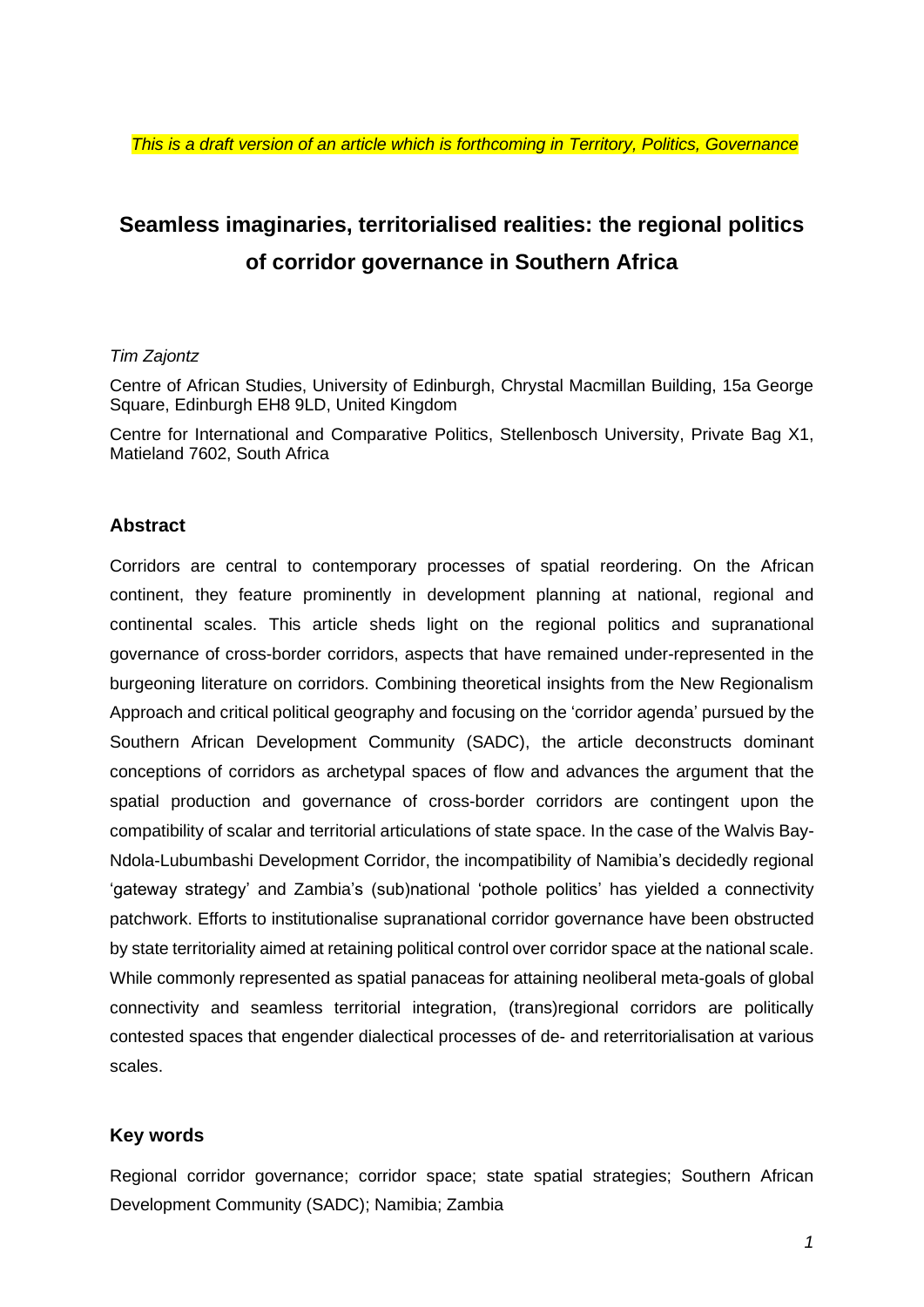#### **Introduction**

World orders are always spatial orders which are marked by historically specific combinations of spatial formats (Marung and Middell 2019). In the context of intensifying world market integration under neoliberal globalisation, corridors have become essential spatial formats to facilitate the movement of people, goods and information and to foster regional and global connectivities. Corridor projects feature prominently in many national and regional development plans as well as in transregional connectivity initiatives, such as China's Belt and Road Initiative and the European Union's Global Gateway. Cross-border and (trans)regional corridors are integral to the global "regime of infrastructure-led development" which is aimed at "getting the territory right" by producing "functional transnational territories that can be 'plugged in' to global networks of production and trade" (Schindler and Kanai 2021:40). Consequently, Mayer and Zhang (2021:988) assert that "[t]oday, the rise of corridors is at the heart of a process of spatial restructuring and geographical reimagining", a trend the authors term "corridorization".

Corridorisation is certainly at the heart of contemporary spatial reordering in Africa (see Nugent and Lamarque 2022). While corridors have in previous epochs shaped Africa's (often externally enforced) spatial orders, transport, development and growth corridors have become important components of neoliberal space-making on the continent from the 1990s onwards (Müller-Mahn 2020; Söderbaum and Taylor 2003). Linking the continent's 16 landlocked states as well as inland sites of extraction, production and consumption with seaports and overseas markets is now deemed essential for the continent's industrialisation (Lesutis 2020). The return of large-scale infrastructure onto the development agenda has spawned new corridor megaprojects that are expected to 'bring development' to historically marginalised territories as well as to facilitate regional integration (Aalders et al. 2021; Mosley and Watson 2016; Nugent 2018). In line with the more recent 'agricultural turn' in development planning, a new generation of agricultural growth corridors are now also promoted by governments, development agencies and the private sector as "territorial tools for agro-industry development" (Gálvez Nogales and Webber 2017) destined to integrate African fertile lands into global value chains (Chome et al. 2020; Tups and Dannenberg 2021).

Worldwide, the political 'buy-in' into corridor-based development has been remarkable, as "[s]eemingly countless national and provincial governments hope that corridors that link peripheral, resource-abundant territories to global markets will trigger regional development" (Scholvin 2021:442). Such 'hopes' usually manifest in "politics of aspiration" in which infrastructural megaprojects, like corridors, serve as spatial imaginaries that project prosperous futures in public debates and political negotiations (Müller-Mahn et al. 2021:1071; see Tups and Dannenberg 2021). Müller-Mahn (2020:156) argues that African development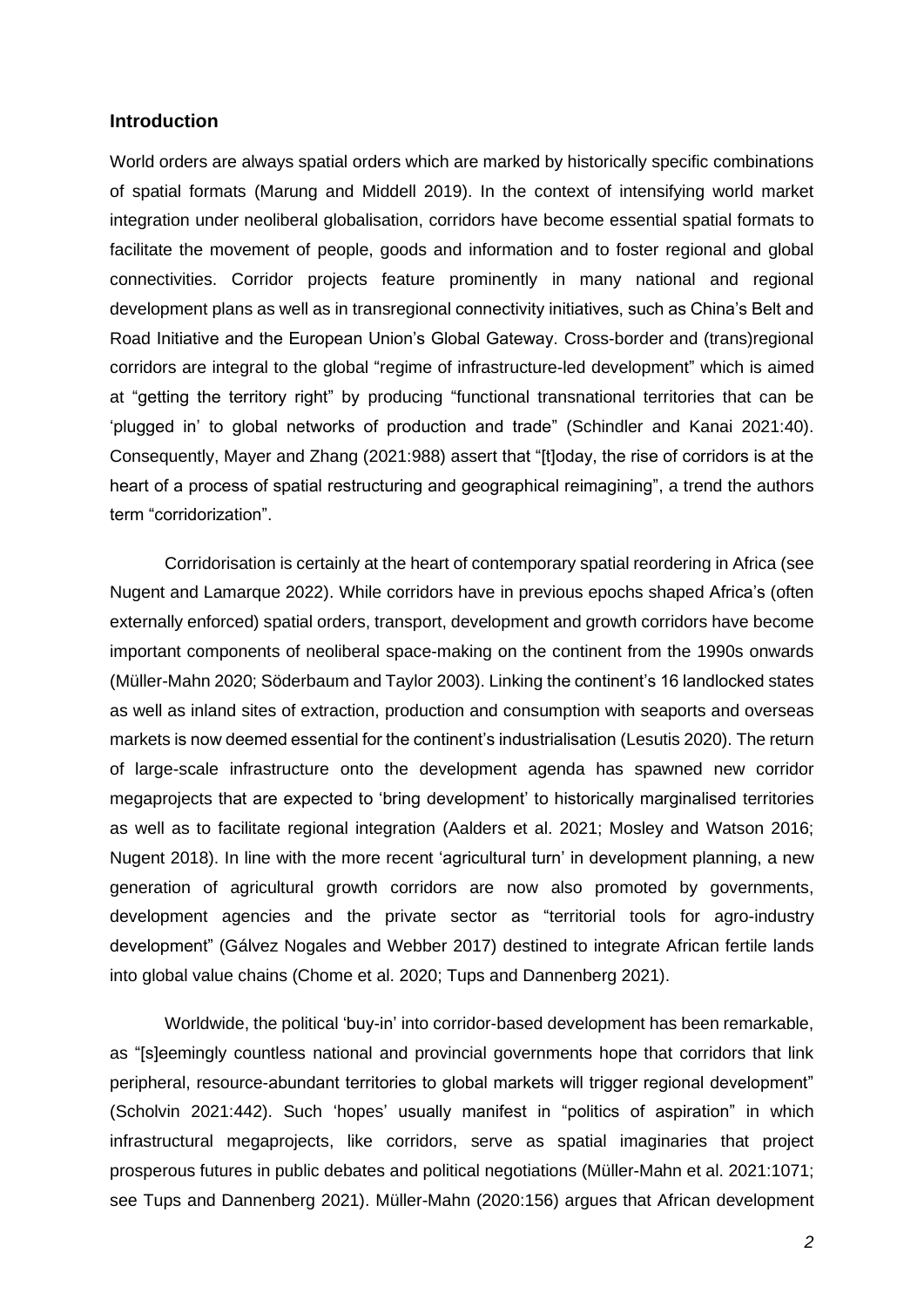corridors signify the ultimate "'dreamscapes of modernity' and showcases of 'future-making'". However, future-oriented imaginaries of corridors as hyper-modern and seamless spaces of flow that herald inclusive development clash with present-day realities along Africa's corridors.

A growing body of literature problematises social, economic and environmental repercussions of large-scale corridor projects, often implemented in a top-down manner, for communities and habitats along Africa's corridors. Such repercussions include displacement effects, environmental degradation, land-grabbing, discriminatory or exclusionary mobilities and limited forward and backward linkages into local (and informal) economies (Enns 2018; Scholvin 2021). Corridor-based development has been criticised for fostering capitalist expansionism and corresponding extractivist and financialised modes of accumulation by opening-up 'frontier economies' to foreign interests (Hartmann et al. 2021; Lesutis 2020; Mosley and Watson 2016; Tups and Dannenberg 2021) as well as for reinstating colonial patterns of uneven development and spatial inequalities (Aalders 2021; Enns and Bersaglio 2020; Kimari and Ernstson 2020; Zajontz 2022a). Others have drawn attention to ecologically damaging effects of corridors that cut across protected areas (Sloan et al. 2017). Contrary to apolitical conceptions that prevail in much of the grey literature and represent corridors as ideal-typical spaces of flow that herald inclusive growth, corridors are spaces of contestation. Corridor-based development brings forth winners and losers and engenders social, political, ethnic and ecological tensions (Aalders et al. 2021; Chome et al. 2020).

This article shares the view that corridorisation is a highly political and contested process. Yet, it sheds light on aspects of Africa's corridor agenda that have received little scholarly attention in the recent research wave on corridors, namely the regional politics and supranational governance of cross-border corridors. The bulk of research has focused on the national scale and offered valuable insights as to how central governments, usually in alliance with (foreign) capital, have engaged in corridor projects to reorganise state territory with the declared goal of spurring national development and growth, thereby causing contradictions and contestation. How such national space-making interrelates with 'corridor politics' at the supranational scale has however remained markedly under-researched (for exceptions, see Lamarque 2022; Nugent 2022). Yet, Chome and colleagues (2020:302; emphasis added) are right in arguing that "[m]ost corridors envisage trans-national connections, and so planning and implementation processes become embroiled in *regional* politics, sometimes upsetting the visions of economic integration and regional development".

Analysing current corridorisation through regionalist lenses can add significant value, as previous, pioneering research on corridors and (micro)regionalisms emanating from the New Regionalism(s) Approach (NRA) has demonstrated (see Söderbaum and Taylor 2003, 2010). This research tradition has challenged "methodological nationalism" and shed light on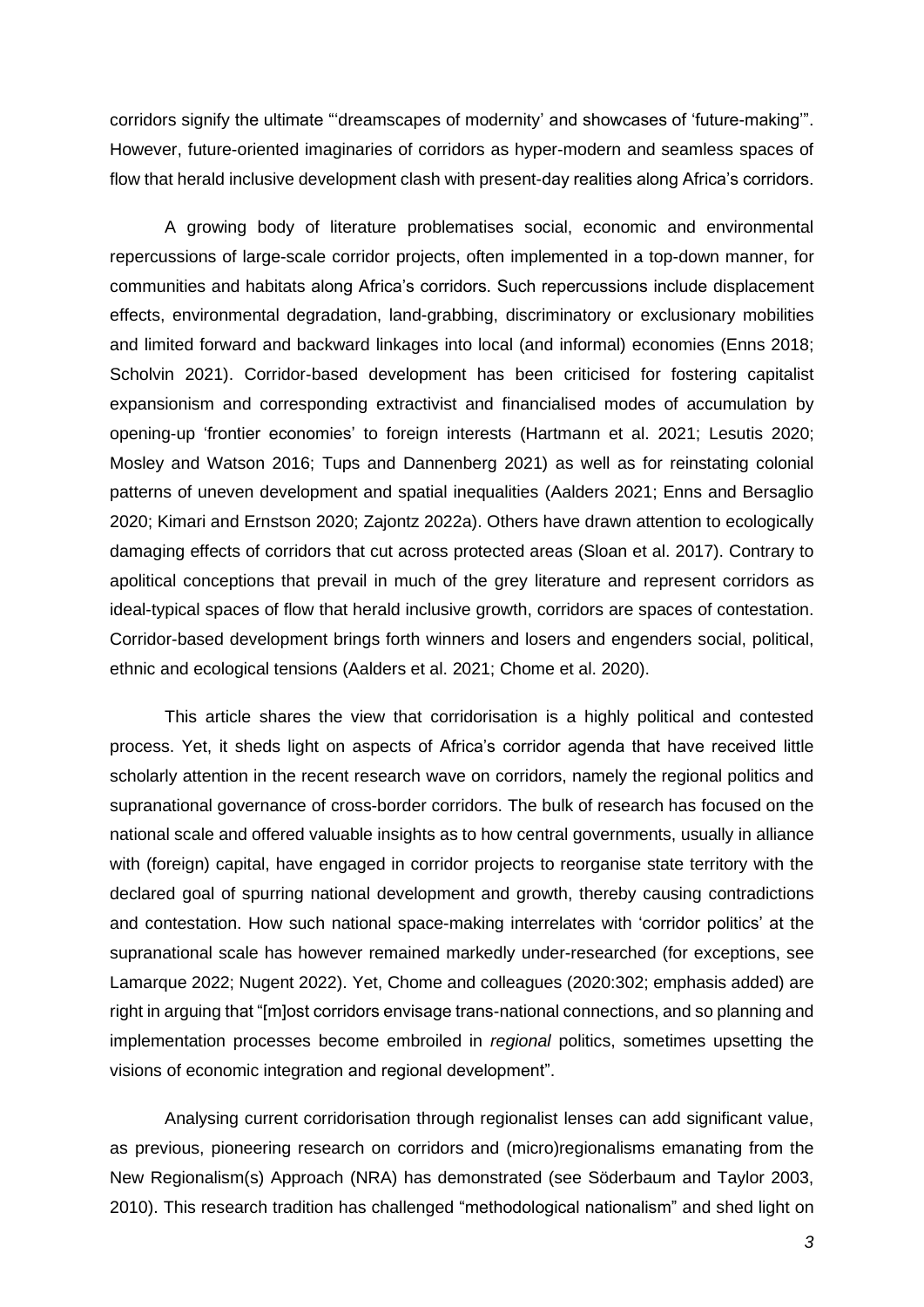formal and informal processes that transcend the boundaries of the nation-state (Söderbaum 2016:5). Importantly, the NRA has problematised discrepancies between highly ambitious official regional integration agendas and regional 'realities' on the ground (Söderbaum 2004; Taylor 2011). The development and governance of cross-border corridors is a concrete case in point, as regional corridor-based development has faced a wide implementation gap. As Müller-Mahn (2020:158) attests, although "[a]t first sight, the mushrooming of development corridors in Africa and other continents looks like an impressive success story of regional planning and integration", the adopted "model for corridor-based regional development initiatives all over Africa does not necessarily prove that it has really been successful".

This assessment certainly applies to Southern Africa, a region whose 'corridor agenda' is subjected to scrutiny in this article. In the light of rapid economic liberalisation of the 1990s, the improvement of cross-border transport routes was considered pivotal both for regional integration within the newly established Southern African Development Community (SADC) and for coupling the region with the global economy. Taking inspiration from South Africa's spatial development initiatives (SDIs), which included the cross-border Maputo Development Corridor, SADC identified regional SDIs, including more than a dozen corridors (Müller-Mahn 2020; Söderbaum and Taylor 2003). The SADC Secretariat, with support from institutions like the Development Bank of Southern Africa, the European Union and other Western donors, developed an ambitious corridor agenda which became a key component of the neoliberal, outward-oriented model of open regionalism that SADC has embraced since the 1990s (Zajontz and Leysens 2015). The goal was to attract foreign investment and to "unlock inherent economic potential in specific spatial locations in southern Africa" (Taylor 2003:317).

SADC's Protocol on Transport, Communications and Meteorology of 1996 called for "the integration of infrastructure development along identified regional development corridors" (SADC 1996:Art. 3.3, para. 3(g)) and the 2012 Regional Infrastructure Development Master Plan (RIDMP) reiterated "a need to develop appropriate, integrated, safe, secure and efficient infrastructure capacity along strategic transport and development corridors with regards to road and railway networks" (SADC 2012:4). As Söderbaum and Taylor (2010:45) attest, "development corridors have emerged as the most distinct form of policy-driven microregionalism in eastern and southern Africa". While SADC governments have enthusiastically joined in hegemonic narratives of connectivity and hyper-modern futures associated with corridor-based development, their readiness to utilise resources towards *regional* infrastructure projects and to relinquish authority to supranational corridor management institutions (CMIs) has remained limited, which has severely compromised SADC's corridor agenda.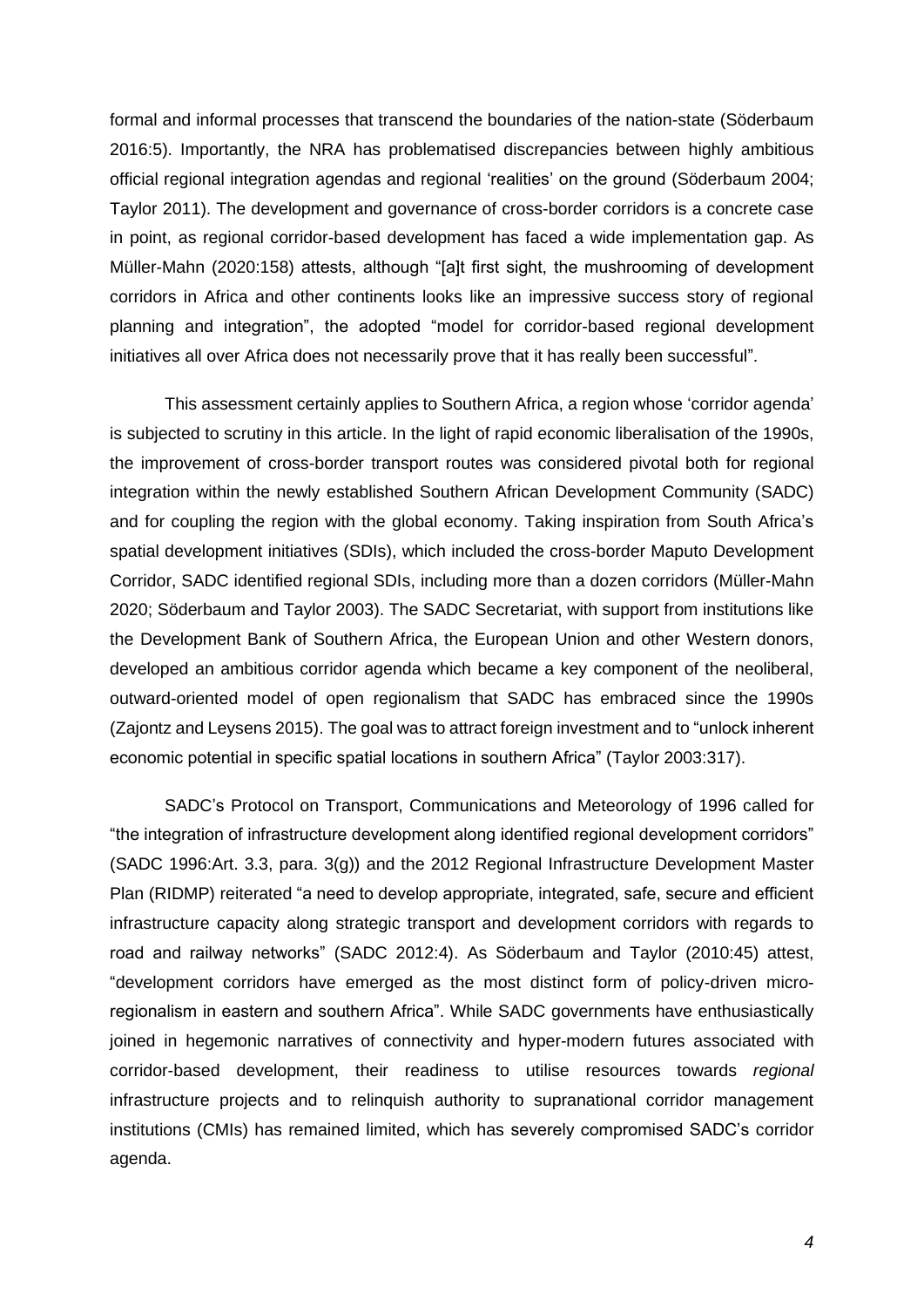This article merges insights from the NRA with concepts from critical political geography to unearth competing territorial and scalar logics that are involved in the development and governance of cross-border corridors in Southern Africa. Drawing on Brenner and colleagues' (2003:6) "integral" conception of "state space" which posits that state institutions are strategically mobilised in myriad territorial, place-related, scalar and networked ways with the aim of regulating or reorganising social and economic life, it is argued that the production of regional 'corridor space' ultimately depends on the complementarity of state spatial strategies. Where state territoriality obstructs infrastructural connectivity along corridors and stands in the way of supranational corridor management, corridors remain "a form of regionalism that hangs on the vagaries of national politics" (Nugent and Lamarque 2022:25). Cross-border and regional corridors thus prove to be relevant spaces of governance to concretise research on the "interesting question about how the logics of territorialization and flows are combined in specific cases of regionalization and how, if at all, these sometimes complementary, sometimes antagonistic logics can be governed" (Jessop 2019:71).

The article proceeds in three steps: First, the ideal-typical conception of corridors as spaces of flow is challenged by the idea that corridors engender potentially contradictory processes of de- and reterritorialisation at various scales. The first section advances the argument that the production and governance of cross-border corridor space depends on compatible territorial and scalar articulations of state spatial strategies. Two major challenges to SADC's corridor agenda are identified: the tendency among member states to prioritise national over regional infrastructure development and inadequate supranational corridor governance. These two phenomena are subsequently analysed in a case study of the Walvis Bay-Ndola-Lubumbashi Development Corridor (WBNLDC) which draws on primary textual data, such as official documents and reports, as well as on interviews with practitioners and officials. Part two outlines Namibia's 'gateway strategy' with its decidedly regional scalar orientation and focus on cross-border corridors. Namibia's efforts to modernise corridor infrastructure along the Namibian stretch of the WBNLDC are documented. Yet, it is shown that 'seamlessness' along the WBNLDC has been curtailed by Zambian state spatial (non- )interventions and 'pothole politics'. The third part reveals different levels of commitment on the part of the Namibian and Zambian governments to institutionalise the governance of the WBNLDC at the supranational scale.

#### **Corridor space, state spatial strategies and the politics of territory and scale**

Spatial planners and policymakers commonly represent corridors as ideal spaces of flow which transcend territorial boundaries and/or terrestrial obstacles to the free movement of goods, information and people and catalyse economic development in regions they traverse. Enns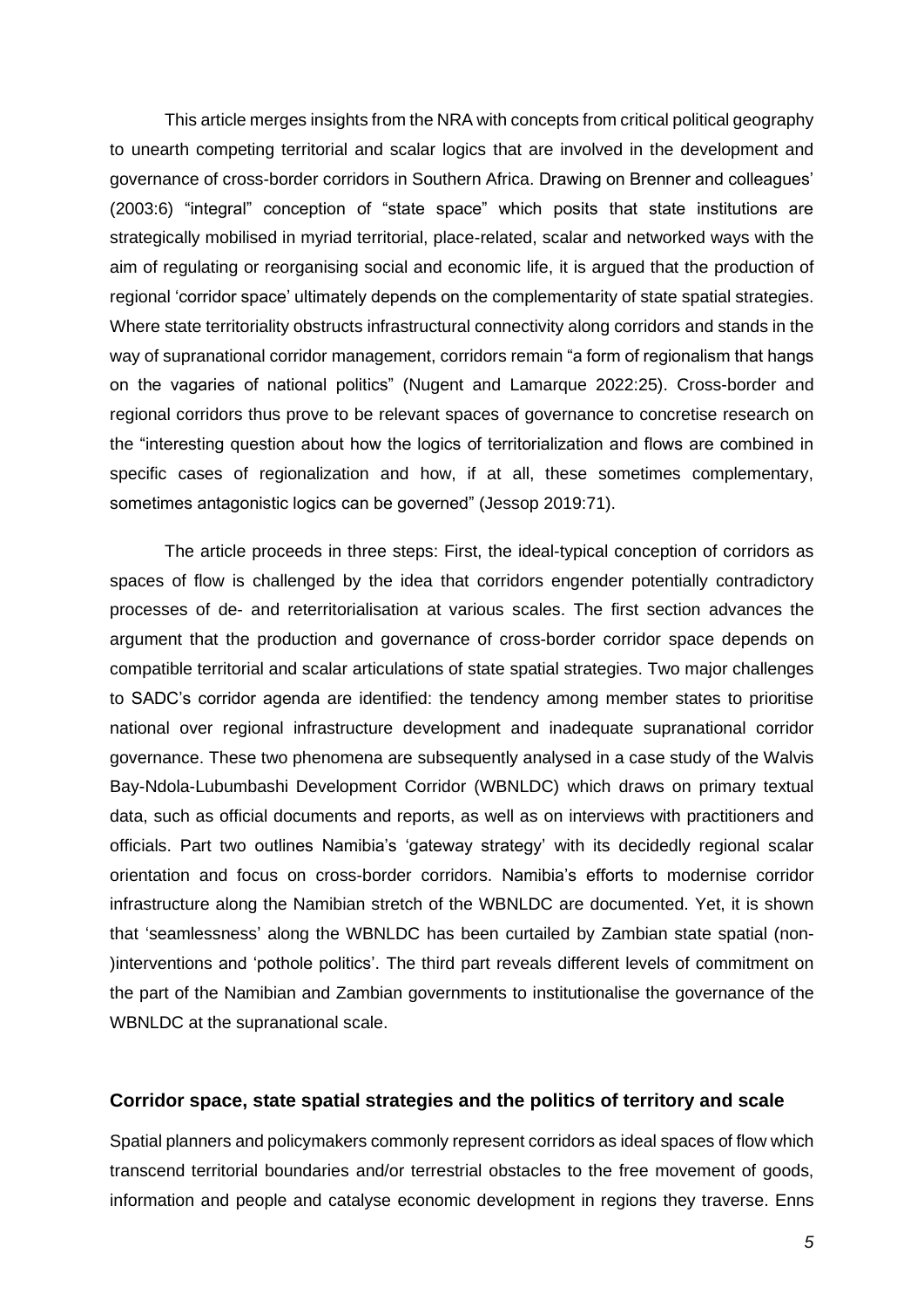(2018:106) underlines that Africa's "corridor agenda has been constructed on the imaginary of a seamless Africa, as new corridors are promised to enable flows of capital, commodities and people to circulate with ease across space and between scales". The predominant model of corridor-based development furthermore presumes a linear progression from transport corridor via logistics, trade and economic corridors into integrated growth corridors. To facilitate this staged progression, corridor development is accompanied by outward-oriented economic policies aimed at establishing investment-friendly regulatory and macro-economic environments to attract foreign direct investment along corridors. A briefing published by the African Development Bank (AfDB) exemplifies the hegemonic conception of corridors:

The economic corridor approach looks at regional transport routes not only as a means of transporting goods and services or as a gateway for land-locked countries, but also as a tool for stimulating social and economic development in the areas surrounding the route. […] Political boundaries thus cease to be economic boundaries and spatial-economic *regional* planning takes the lead. (Mulenga 2013:2; emphasis added)

Such economistic representations of corridors reveal a reductionist spatial ontology that is biased towards the deterritorialising logic of flows and fails to account for the complex spatiality of corridors. Indeed, the term corridor stems from Latin *currēre* which translates into 'to run' or 'to move quickly'. Holding spatial properties that link distant locales, corridors are associated with connectivity and the mobility of people, services and goods. Their connectivity function springs from terrestrial conditions, human-made connective infrastructure or, commonly, a combination of the two. Notwithstanding these connective spatial properties of corridors, the production of 'corridor space' does not do away with, but is instead co-determined by, territoriality, *i.e.* "the use of territory for political, social and economic ends" (Agnew 2005:441).

This article contends that the "territorial rescaling" (Mayer and Zhang 2021:981) which is engendered by corridorisation has little to do with the eventual transcendence of state territoriality that economistic conceptions of corridors seem to presume. Instead, the spatial production of regional corridors is characterised by dialectical processes of de- and reterritorialisation at various scales. Engel and colleagues rightly underline that

[r]egional actors respond to processes of deterritorialization ('flows') of national and regional regimes of territorialization by reterritorializing these spatialities. […] Actors – such as states – are making contingent, case-specific choices with regard to the scale or spatiality that they utilize to achieve certain purposes. (2017:5)

The role of state actors as important 'wardens of political territoriality' is therefore key in the production of regional 'corridor space'. The growing influx of foreign capital in large-scale infrastructure and connectivity projects has boosted African states' "infrastructural power", the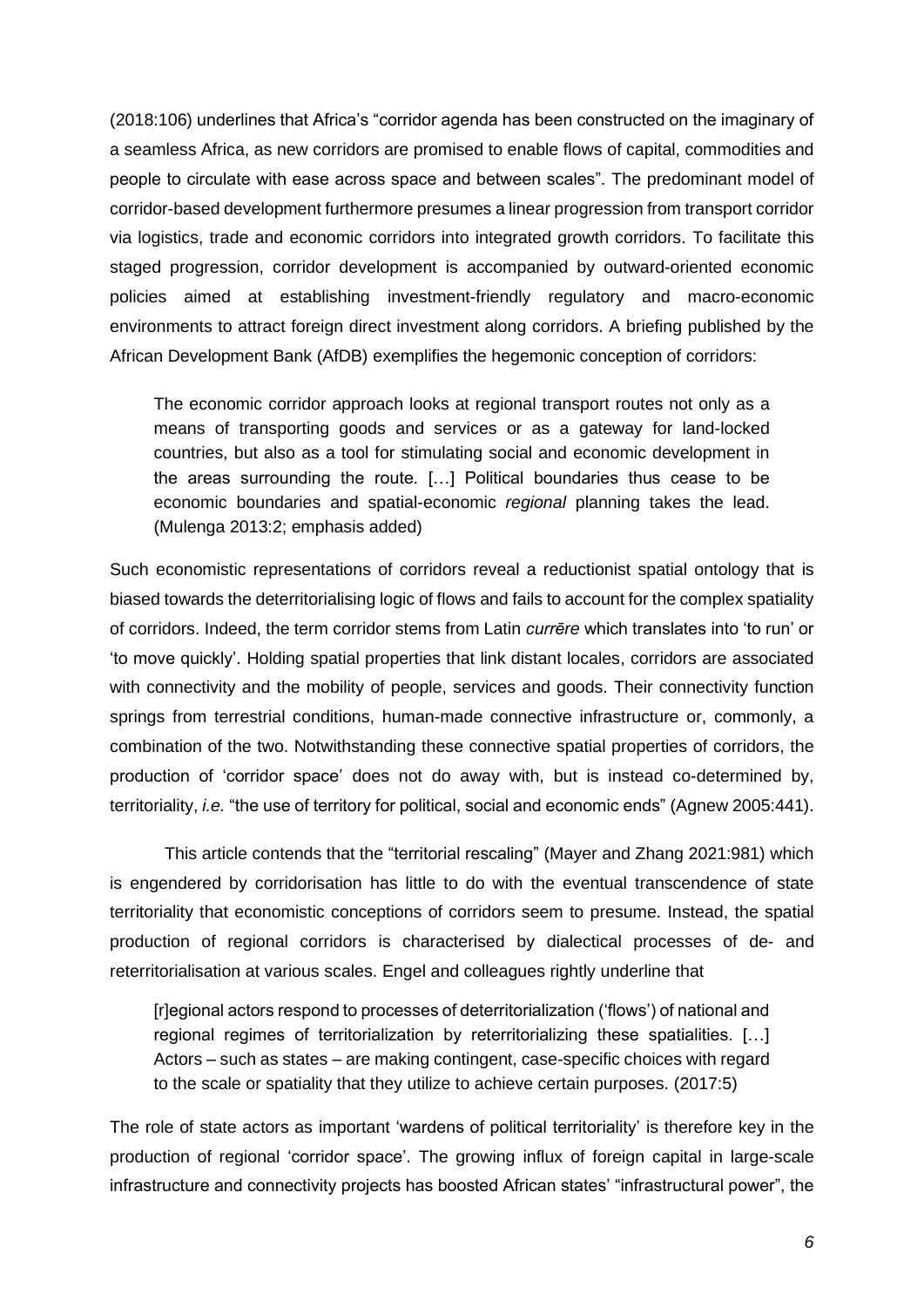"power of the state to penetrate and centrally co-ordinate the activities of civil society" (Mann 1984:188). Despite elaborate regional and continental infrastructure planning and programming, infrastructural power has remained concentrated in the hands of central governments which employ it to consolidate their political authority, particularly in those national political arenas where ruling classes lack hegemony (in the Gramscian sense) (see Taylor 2011). As Chome and colleagues (2020:300) underline, "[c]orridors are spaces of social and political control, rooted in complex ethnic and political histories". Corridor projects have thus resulted in reterritorialisation at the national and sub-national scales by extending the reach and control of the state and reinforcing state territoriality, a key source of state power (Lesutis 2020:603; see Lefebvre 2009:224).

At the same time, political elites strategically engage at the supranational scale to bolster their domestic political power in what Söderbaum (2004) calls "sovereignty-boosting regional governance". The latter entails the media-effective participation in regional summitry and official pledges to ambitious regional integration agendas. Meanwhile, the implementation of protocols and supranational regulatory harmonisation often fails to materialise, because the very same political elites jealously guard against actual transfers of political authority to the regional or continental scales. Nugent and Lamarque observe this paradox in the infrastructure sector where African governments, while subscribing to numerous regional and continental infrastructure and corridor development initiatives,

advance their own preferences whilst often paying lip-service to continental and regional plans. National governments organize their bureaucratic functions according to a very particular sense of scale. The presidency and core ministries in the capital city decide on what the national priorities are, which opens up a field of potential contestation. (2022:15)

Hence, corridor infrastructure with a regional spatial reach competes with infrastructure priorities at the national and sub-national scales. Lisinge (2020:430) underlines that "politicians tend to prefer national [over] […] regional projects, and short term rather than long-term projects so as to take credit for the success of projects". As the below case study of the WBNLDC reveals, infrastructure development along particular cross-border corridors might be a national priority for some, though not for other corridor states.

Using their infrastructural power, state actors can either facilitate or obstruct the development and supranational governance of regional corridors, depending on the territorial and scalar articulations of particular "state spatial strategies", *i.e.* initiatives that mobilise state institutions to influence the geographies of social and economic relations and to regulate the circuit of capital (Brenner 2004:93; see Jessop 1990:260–61). For a particular cross-border corridor to progress from a transport corridor to a fully integrated economic space, state spatial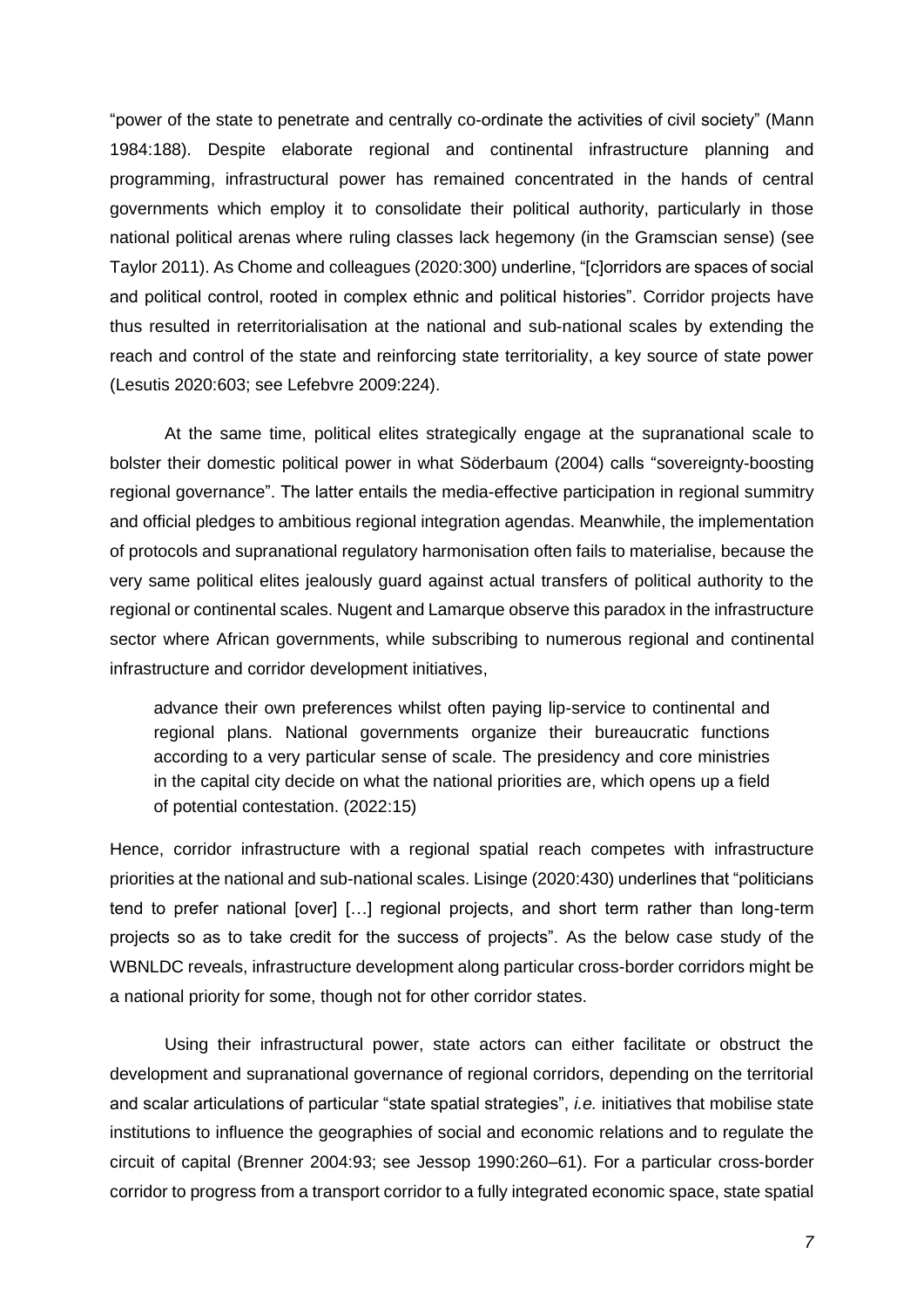strategies of corridor states must align, infrastructure projects must complement each other and regulatory regimes must be harmonised. The governance of 'corridor space' that extends across several sovereign state territories therefore calls for the "rescaling [of] territorial administrative practices" (Mayer and Zhang:981) and the transfer of certain bureaucratic authority to the supranational scale. As Kanai (2016:161) explains, for the planning and management of cross-border infrastructure "retooling of the territorial state apparatus and its scalar arrangements is essential, along with the production of new scales of socio-economic regulation". Yet, state actors are not always ready to 'rescale' corridor governance. A report commissioned by the United Nations Office of the High Representative for the Least Developed Countries, Landlocked Developing Countries and Small Island Developing States (UN-OHRLLS) identified, *inter alia*, the following challenges in establishing crossborder corridors: "negotiations, adoption and ratification of corridor agreements; funding the construction/rehabilitation of existing gaps in infrastructure; and establishment of the Corridor Management Institutions" (UN-OHRLLS 2020:7).

As early as 1996, SADC's Transport Protocol called for the "establishment of crossborder multi-modal Corridor Planning Committees comprising of public and private sector stakeholders in the Member States or States whose territory or territories are traversed by such corridors" (SADC 1996:Art. 3.5, para. 3). The 2003 RISDP set the goal of having functional corridor planning committees for all 18 officially recognised corridors by 2005 (SADC 2003:128). In late 2020, there were however only four formal CMIs: The Dar es Salaam Corridor Committee, the Trans Kalahari Corridor Committee, the Maputo Corridor Logistics Initiative and the WBNLDC, as will be discussed below (Harmon 2019:41). An MoU among member states of the North-South Corridor awaited ratification by South Africa at the time of writing. Legal instruments are also in place in the case of the Beira, Mtwara, Nacala and Lobito corridors but CMIs have not been set up (Harmon 2019:41; interview senior SADC official, 7.11.2020). Supranational corridor governance in the SADC has remained arduous work in progress, to which this article will return in the last section. I now turn towards the incompatibility of Namibian and Zambian state spatial strategies in developing infrastructure along the WBNLDC.

# **'Getting the corridor right?' Selective connectivity along the Walvis Bay-Ndola-Lubumbashi Corridor**

The state of corridor infrastructure is a good indicator for the extent to which spatial strategies, priorities and practices of states align to produce trans-territorial connectivity. Lack of commitment to regional infrastructure projects has severely curtailed SADC's corridor agenda.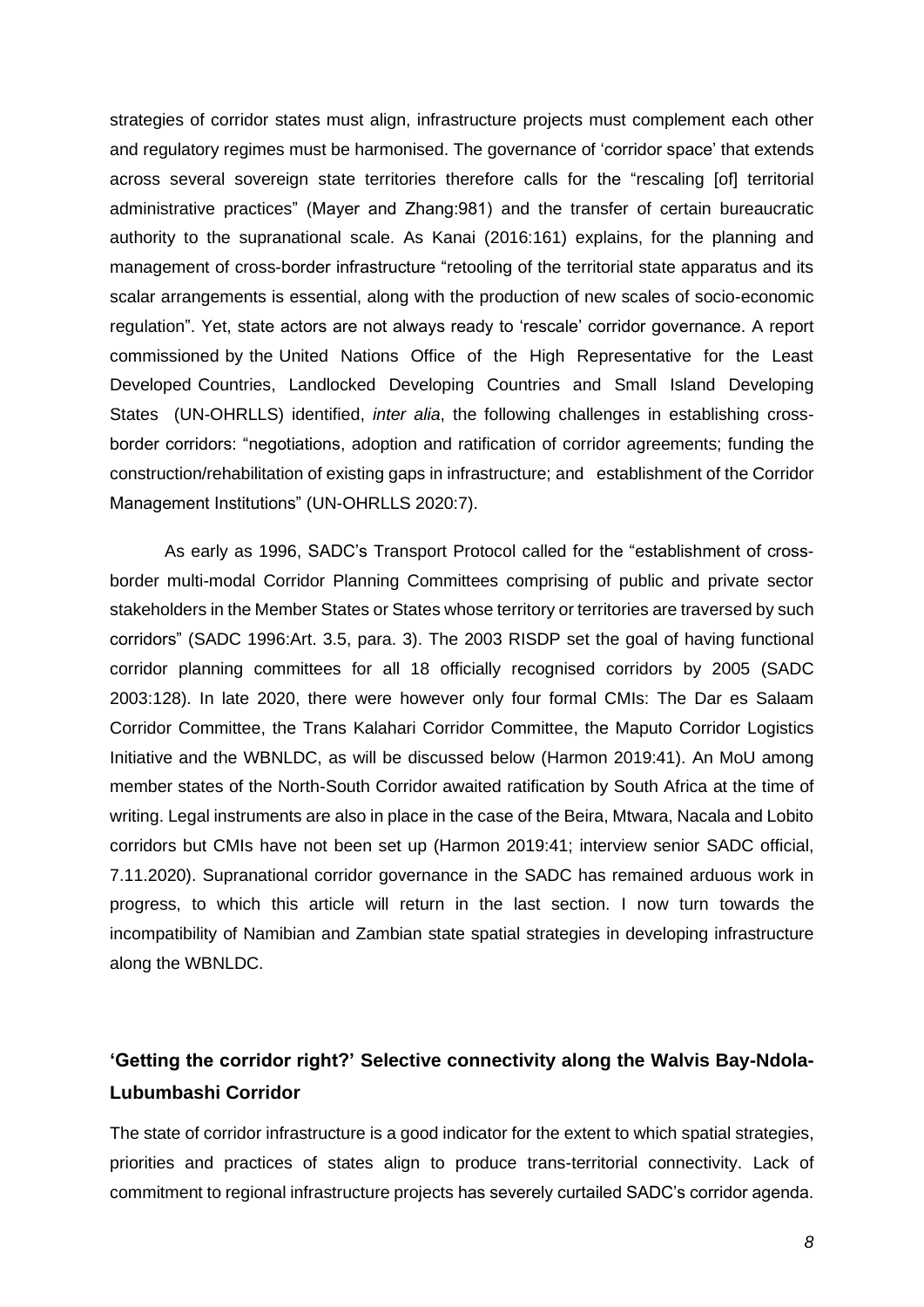Woolfrey and Verhaege (2017:12) find that "SADC member states interests in corridors are not so clearly defined in practice". One interviewee argued that infrastructure deficits along the region's corridors result from a lack of coordination and political will among national governments and emphasised the need for "a stronger institution with involvement of all the beneficiary member states that are participating in the design and construction of such infrastructure" (Interview senior SADC official, 7.11.2020). An assessment of the first phase of SADC's RIDMP underlines the misalignment of regional and national priorities in the infrastructure sector, stating that "national governments have a tendency to look inwards at their national priorities resulting in corridor projects being treated as national projects" (SARDC 2019:59). Consequently, the study identifies a "shift in priority by Member States in terms of infrastructure projects that they are implementing" – from regional to national projects, with the former usually not being factored into national budgets (SARDC 2019:vii).

The WBNLDC offers a critical case to investigate the interplay between state spatial strategies and SADC's regional corridor agenda, the reason being that the two countries with the longest corridor segments, Namibia and Zambia, have pursued divergent politico-spatial objectives in general and with regard to the WBNLDC in particular. This section first outlines Namibia's 'gateway strategy' and its decidedly regional scalar articulation, before discussing infrastructure developments along the Namibian stretch of the WBNLDC. Lastly, it is shown how Zambian state spatial (non-)interventions have curtailed the production of seamless corridor space.

#### **Namibia's 'gateway strategy'**

Development and spatial planning in Namibia has been crucially informed by the imaginary of a "logistics nation" (GRN NPC 2012:87) and the state spatial objective of transforming the country into an "international logistics hub for SADC countries" (GRN NPC 2015). Since the late 1990s, successive governments have aligned Namibian state space with infrastructureled development planning, whereby the transport and logistics sectors are considered "essential for trade, industrialization, socio-economic development and regional integration and thus […] a key developmental priority" (GRN NPC 2017:38). An interviewee argued that in Namibia "[t]here has been a political will in the logistics and transport fraternity. There has been a huge buy-in in terms of logistics. In the concept of being industrialised, logistics is one of the vehicles" (Interview project manager Namibian-German Institute for Logistics, 6.11.2020). Policies to strengthen Namibia's logistics sector and to improve physical infrastructure with the aim of attracting cross-border cargo form part of a state spatial strategy that has been decidedly regional in its scalar articulation, as it relies on the facilitation of transport links with neighbouring countries (Schoeman 2016). The country's fourth national development plan emphasised the country's comparative geographical advantage, stating that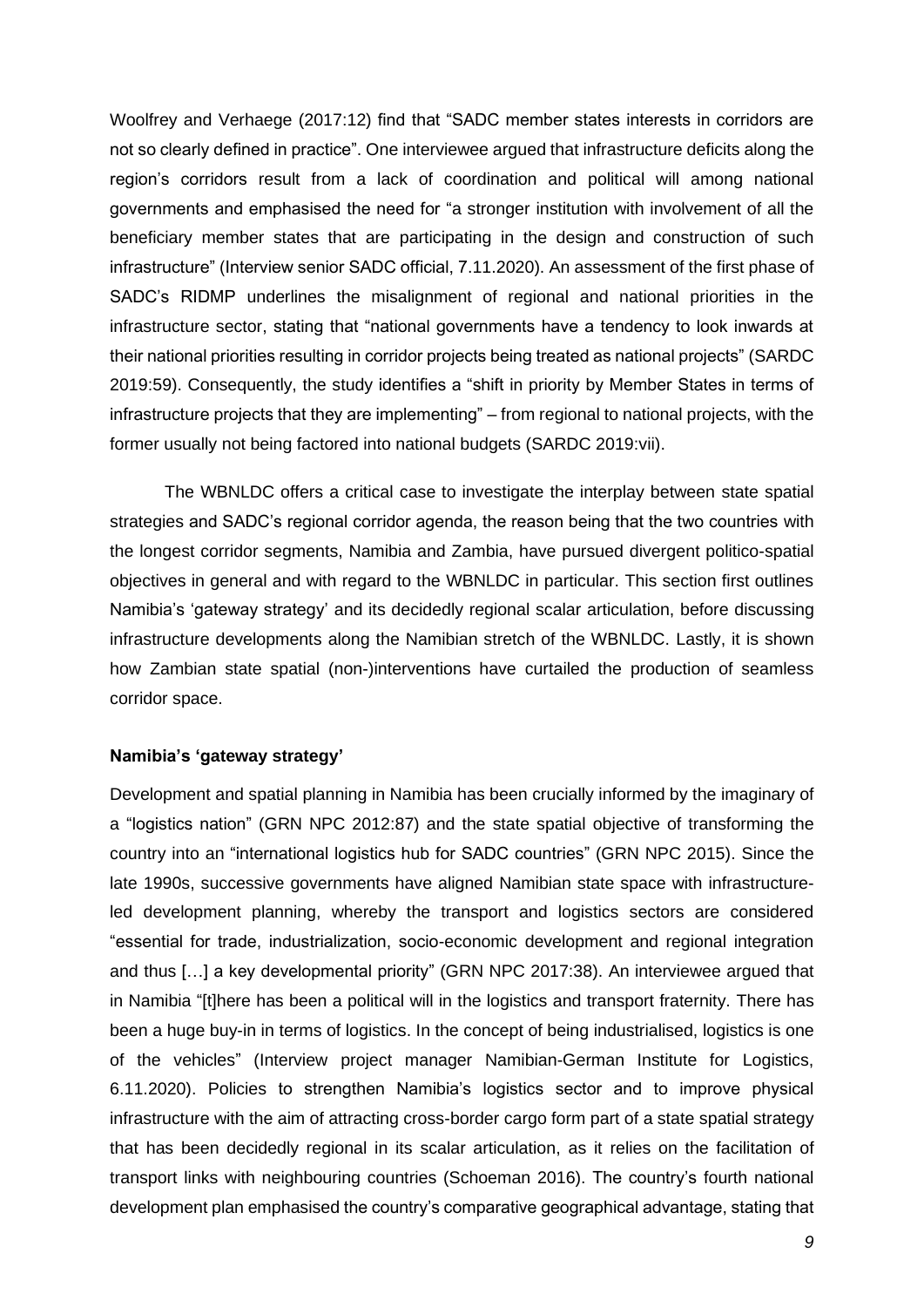"Namibia is strategically positioned within the SADC region, meaning we offer a gateway for trade to and from the region" (GRN NPC 2012:84).

Infrastructure improvements and trade facilitation along cross-border corridors that link the country's main seaports in Walvis Bay and Lüderitz with neighbouring markets have become state spatial priorities. Namibia's President Geingob pledged that "Namibia will transform itself into a SADC Logistical Hub by investing in [the] Trans-Kalahari, Trans-Kunene, and Trans-Zambezi [WBNLDC] Transport Corridors" (GRN NPC 2017:x). The country's Logistics Hub Master Plan follows the hegemonic conception of progressive corridor development: A first transport corridor phase (2015-20) focusing on removing infrastructural bottlenecks is followed by an economic corridor phase (2020-25) during which Namibia is to evolve into "one of the regional distribution centres" (NPC/JICA 2015:ES-3). As the CEO of the Walvis Bay Corridor Group (WBCG) explained: "We want to transform the corridors into hubs where value addition takes place and where other services, such as manufacturing, are offered along the corridors" (Tjivikua, quoted in Urban Café Radio 2020). Namibia's gateway strategy has spurred investments into corridor infrastructure, not least along the WBNLDC, by far the country's busiest cross-border corridor in terms of freight volumes (see Namport 2020).

#### **Namibian efforts to 'get the corridor right'**

The WBNLDC gained 'infrastructural traction' and became a viable cross-border road corridor after the upgrade of the Trans-Caprivi Highway (B8), finalised in 1999, and the opening of a new bridge across the Zambezi in May 2004 which links the border towns of Katima Mulilo (Namibia) and Sesheke (Zambia). By means of a 2,524km-long asphalt route, the corridor connects Namibia's largest port in Walvis Bay with Zambia and extends to Lubumbashi in the resource-rich *Haut-Katanga* province of the Democratic Republic of Congo (DRC) (see figure 1). Thus far, rail infrastructure is limited to the Namibian line between Walvis Bay and Grootfontein and Zambia's network that links Livingstone with Zambia's Copperbelt Province and interlinks with the Congolese railway in Sakania. Currently, this leaves a rail gap of almost 1,000 kilometres along the WBNLDC (Dannenberg et al. 2018:144; Zeller 2010:13). In Namibia, discussions about extending the line from Grootfontein to Katima Mulilo are at an advanced stage (Interview Project Manager Namibian-German Institute for Logistics, 6.11.2020). Equally, the Zambian government has conducted feasibility studies to extend the existing railway network to the Namibian border (Interview senior official Zambian Ministry of Transport, 14.6.2017), although a timely implementation of such plans seems unlikely for fiscal reasons.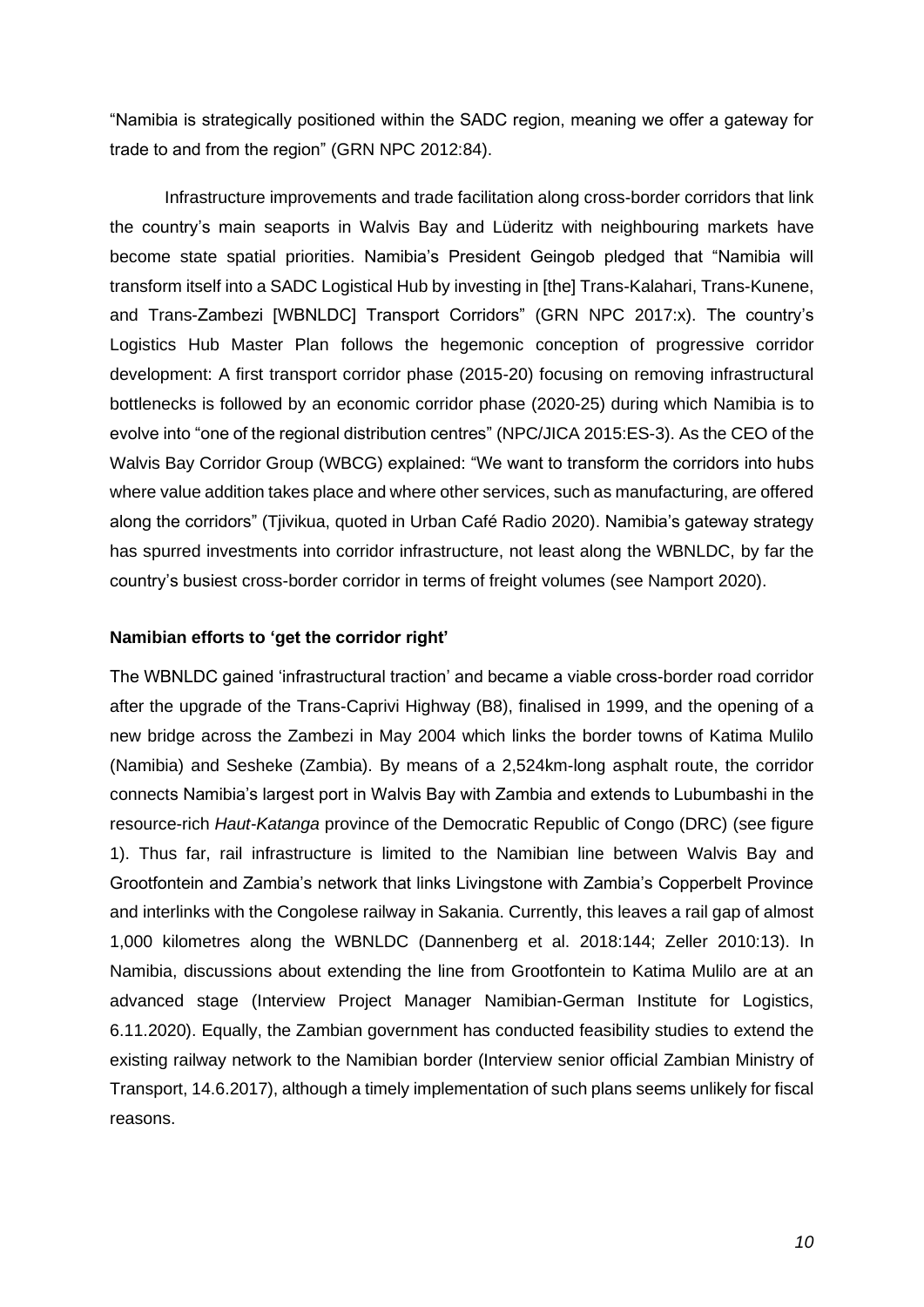*Figure 1: Map of the Walvis Bay-Ndola-Lubumbashi Corridor*



Source: Tripartite Transport & Transit Facilitation Programme, [https://tttfp.org/corridors/trans](https://tttfp.org/corridors/trans-zambezi-corridor-2/)[zambezi-corridor-2/](https://tttfp.org/corridors/trans-zambezi-corridor-2/)

In recent years, the WBNLDC has recorded growing volumes of freight which stood at 826m tonne-kilometres in 2016, 1,150 in 2017 and 1,094 in 2018 (Ojala 2018:18). Namibia's relatively well-maintained road network is a major reason why the WBNLDC has become a viable alternative to southern routes to South African ports (CBRTA 2020:17). Another advantage over the often congested North-South Corridor, which nonetheless still accounts for 60% of regional traffic, springs from the fact that the WBNLDC saves cargo in transit one border crossing compared to southern routes (Kawasaki et al. 2021:306). Border crossings in Kazungula (on the Zambian-Botswanan border) and Beitbridge (on the Zimbabwean-South African border) have notoriously delayed cargo travelling along the southern routes. Moreover, comparatively high levels of security for cargo and corridor users are also frequently cited as a comparative advantage of the WBNLDC (Tjivikua 2020).

Seaport competitiveness is another crucial determinant for the performance of transport corridors. Thus, the expansion of Walvis Bay port has been central to Namibia's gateway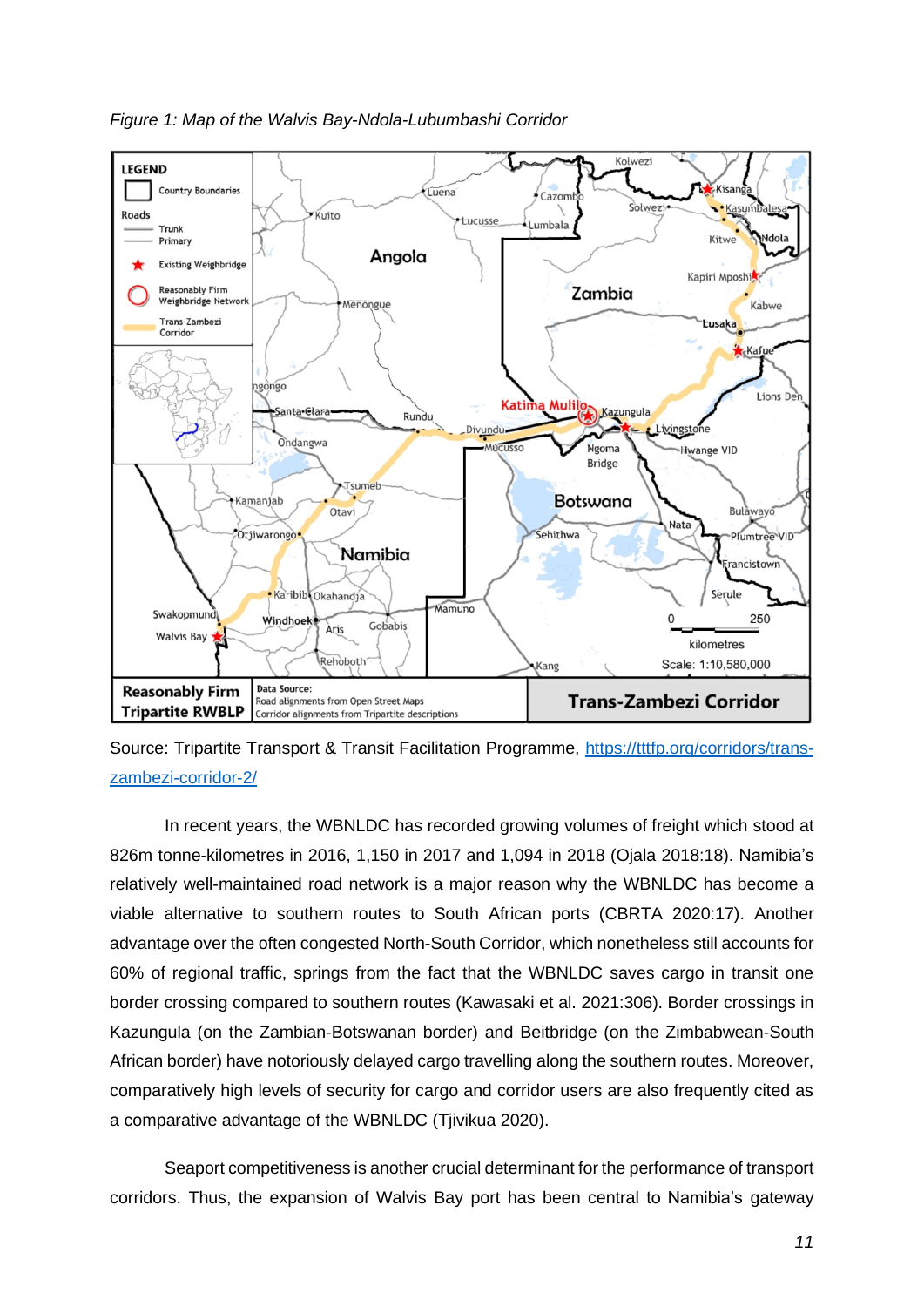strategy. As Simon and Samé Ekobo (2008:53) argue, the "external/transnational focus of the Namibian government's development plans centred on Walvis Bay as a 'gateway port'". The fourth national development plan emphasised the need for further investments both in port infrastructure in Walvis Bay and in connective road and rail infrastructure, as

volumes [were] expected to be boosted by demand both domestically and by neighbouring landlocked countries with high growth potential, such as Botswana and Zambia. […] Without sufficient investment […], Namibia will lose the opportunity to become a key port of choice in southern Africa. (GRN NPC 2012:23)

In the meantime, the Namibian government has invested in a major expansion of Walvis Bay port. A new container terminal, commissioned in August 2019, with a throughput capacity of 750,000 twenty-foot-equivalent units (TEUs) increased the port's previous annual handling capacity of 355,000 TEUs and reduced container dwell time from 14.5 to 9.5 days (AfDB 2020). To smoothen the flow of traffic from and to the port, the Namibian government, in 2020, finished the new bypass around Swakopmund.

Geographically, Walvis Bay enjoys competitive advantage over East African ports for seaborne trade with Europe and the Americas, not only because it offers shorter distances to most destinations there but also because it spares the passage through the Suez Canal. Moreover, in contrast to South African ports, Walvis Bay's turn-around times on cargo handling are not weather-dependent (CBRTA 2020:31). However, Walvis Bay is at an obvious disadvantage for trade with Asia, for which navigation times to ports in East and South Africa are shorter. This is significant considering that the bulk of copper and cobalt exports from the Copper Belt is destined for China (Kawasaki et al. 2021:306). Hence, the WBNLDC needs to offset higher costs related to longer sea routes to/from Asia (compared to Dar es Salaam, Beira and Durban) by time and cost savings along the corridor and in the port. In the Global Competitiveness Report 2019, published by the World Economic Forum, Namibia ranks on place 35 (out of 141) regarding the 'efficiency of seaport services', outperforming its neighbours South Africa (50) and Angola (118) (Schwab 2019:55, 411, 519). Commending the port's efficiency, a Ndola-based haulier explained that "at Walvis Bay, I have loaded within 24 hours. The vessel came in, the next day the container was shifted to the agent when the container had just landed and they started loading my trucks. So, that's how efficient they are" (Interview Zambian haulier, 30.6.2017).

Zambia accounts for the lion's share of cross-border seaborne trade handled at Walvis Bay port (see figure 2). In 2017, 51.8% of all inbound transit cargo at Walvis Bay port was destined for Zambia, whilst 85.7% of outbound transit cargo originated from there (Ojala 2018:13). Exports from Zambia and southern DRC are mostly copper (in the form of anodes, cathodes or blister copper), most of which destined for China (Namport 2019:23). Although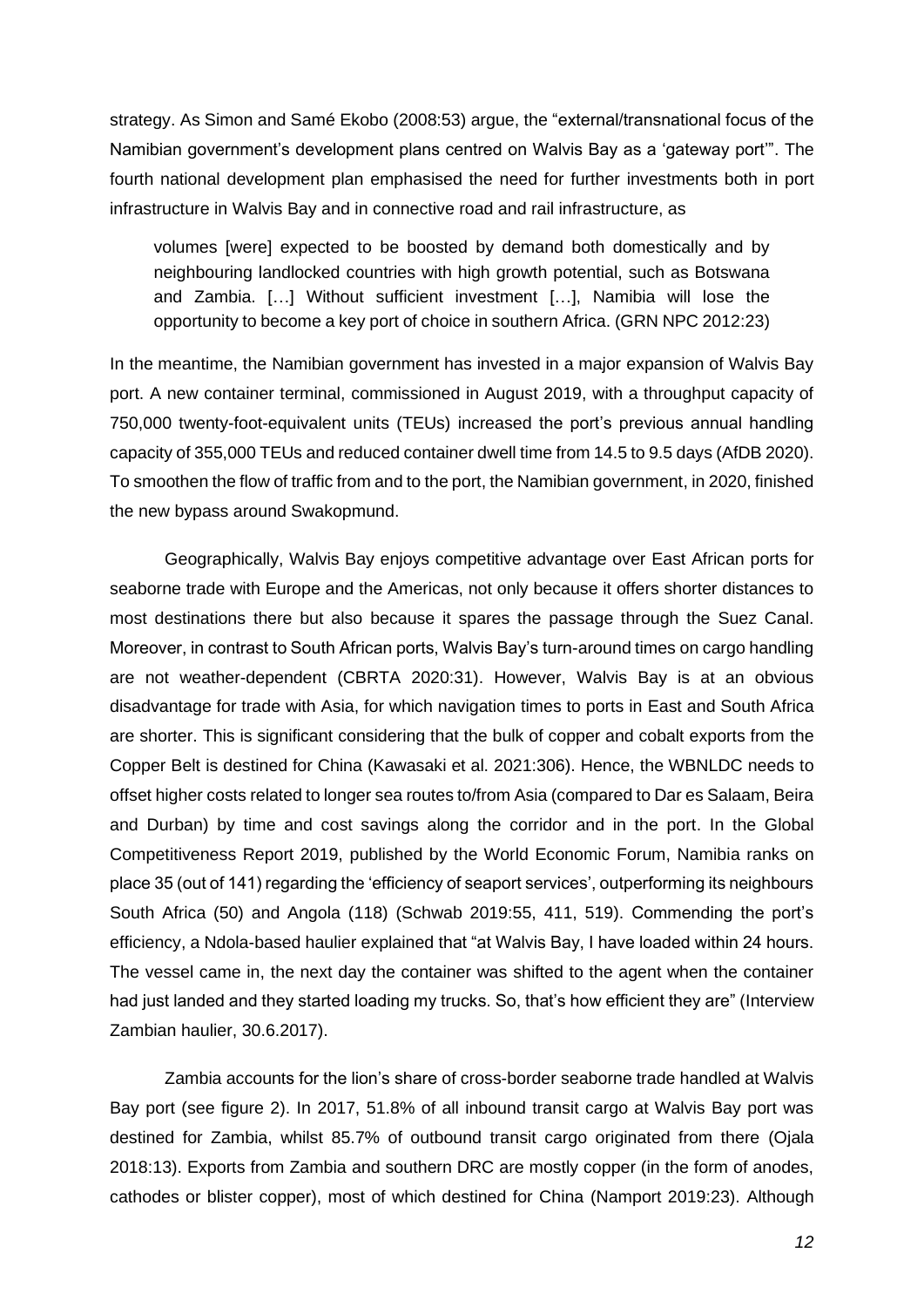Namibia could double the volume of cross-border cargo from 442,848 metric tonnes (financial year 2010/11) to 1m metric tonnes (2019/20), transit cargo still only made up about 20% of total cargo handled at Namibian seaports in 2021 (Pesat 2021). Hence, growth in cross-border cargo is paramount for the Walvis Bay port expansion to reach projected rates of return. As an AfDB project completion report underlines, "throughput has not met the […] traffic projected at appraisal", remaining 75.3% below target (AfDB 2020:5). Whilst this is partly due to the COVID-19 induced economic contraction, there is a risk that some of the port's increased capacity continues to lie idle. The Namibian state, not least through Namport, has a heightened interest in increasing the share of regional trade that travels along the WBNLDC (and other crossborder corridors) for its gateway strategy to succeed. However, this is highly dependent on complementary state spatial interventions in neighbouring Zambia.



*Figure 2: Origin of cross-border seaborne trade at Walvis Bay, financial year 2018-19*

Source: Author's compilation, based on Namport (2019:30)

#### **Zambian 'pothole politics'**

Spatial (non-)interventions by the Zambian state have compromised the performance of the WBNLDC. Poor road infrastructure along segments of the WBNLDC, especially on Zambian territory, has sustained a patchwork of connectivity. For the WBCG CEO "[t]he infrastructural development and the maintenance of the infrastructure are some of the challenges. […] If you move into the next part of the corridor in another country, you see there are some infrastructural challenges – like in terms of the road infrastructure that are perhaps aging or dilapidating" (Tjivikua 2020). An interviewee confirmed that, while "Namibia has benchmarked its road development and maintenance programme, Zambia has lagged behind in developing infrastructure" along the corridor (Interview key informant, 16.12.2020). At first sight, Zambia's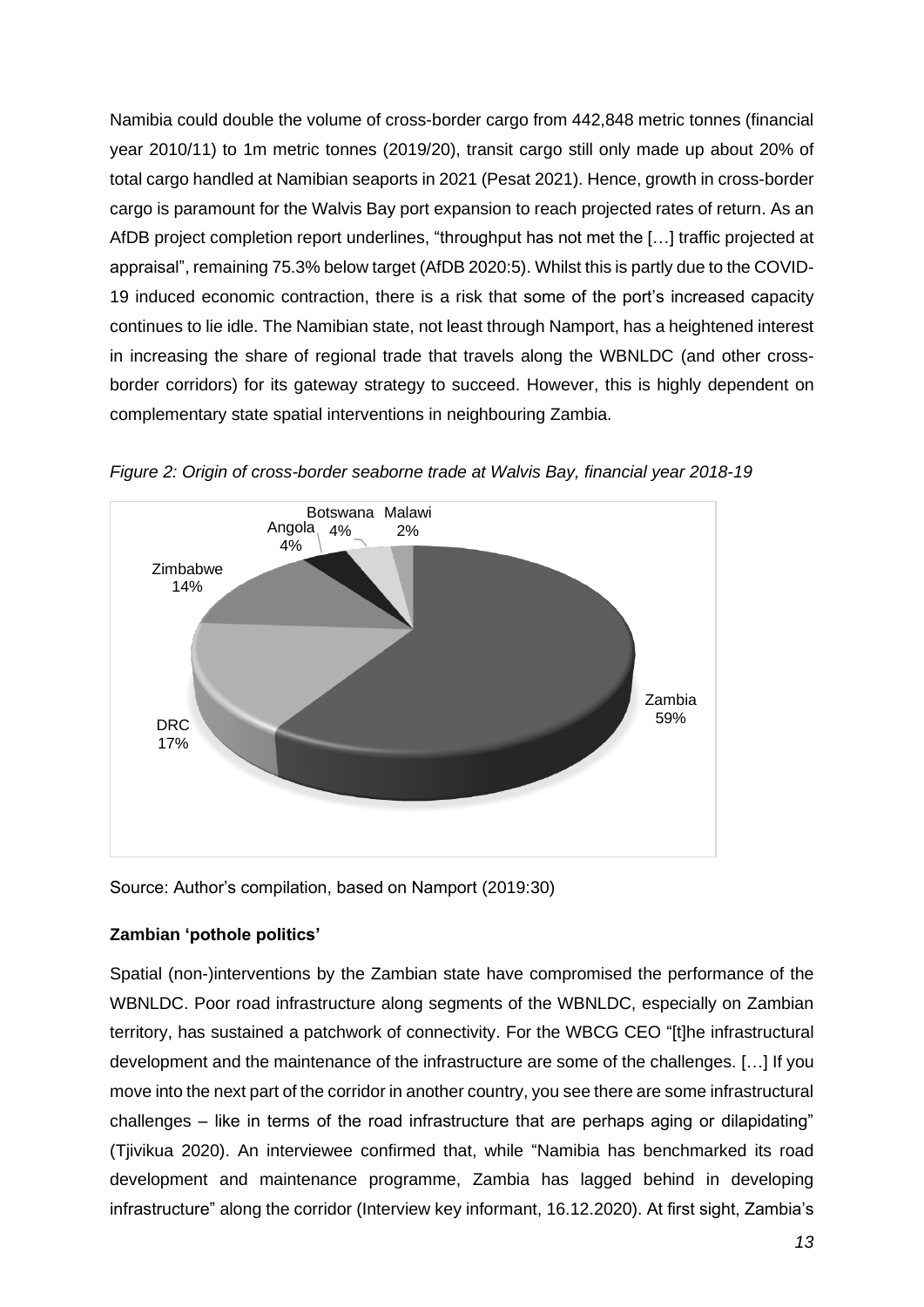increased road development efforts since the early 2010s, framed by the spatial imaginary of a "landlinked Zambia" (see Zajontz 2022b), appear compatible with the goal to improve corridor infrastructure. However, Woolfrey and Verhaeghe (2017:12) find that whilst "on a rhetorical level, Zambia commits to rehabilitating road links 'under various regional corridors, such as the North-South and Nacala Corridors', in practice, the country seems to prioritise its domestic road network, somewhat 'neglecting' the regional dimension".

The allocation of funds in the context of Zambia's ambitious, largely debt-financed *Link Zambia 8000* road development programme, launched in 2012, has been largely determined by politicised territoriality at the national and subnational scales. The geographical prioritisation of (corridor) infrastructure within Zambia has been strongly affected by Zambia's patronagebased political system (see Hinfelaar and Achberger 2017). The allegedly politically motivated neglect of certain road infrastructure in the country has fostered what I call 'pothole politics'. The latter implies the targeted geographical distribution (or withholding) of public funds for road infrastructure according to political affiliation and is marked by strongly polarised (along party, regional and ethnic lines) political debate between the central government and communities that feel disadvantaged in the context of public infrastructure programmes. One interviewee argued that the prioritisation of road projects has not followed economic but rather political considerations, with some urban and rural roads having been prioritised over key corridor roads: "When you look at the Link Zambia 8000 project, you find that the township roads where some of these people have been voting heavily [for the then ruling party Patriotic Front] are the ones that are being developed, whereas economic roads are being neglected" (Interview key informant, 16.12.2020).

A key segment of the WBNLDC, the M10 between Sesheke at the Namibian-Zambian border and Kazungula, has been a highly contentious case in point. Former Livingstone district commissioner explained that the road segment "is a highly viable trading route for many Zambians and it needs attention if the cost of doing business in SADC could be made cheaper. As at now the delays in trade are being passed on to customers" (Sensele, quoted in Lubanga 2017). One interviewee argued that the overdue rehabilitation of the road is a result of the politicisation of (road) infrastructure development in Zambia, whereby

priorities are misplaced or maybe everything seems to be politicised. Especially in the Zambian set-up, there is a lot of politics […] If you look at the story behind the Sesheke-Kazungula road, you find that there are politics involved. Of course, the Sesheke area there and the prominent part where that road is badly deteriorated, it is an opposition stronghold in terms of political affiliation. […] You find that the Zambian government [then led by the Patriotic Front] has neglected this road, because the people of that area, they do vote for opposition members of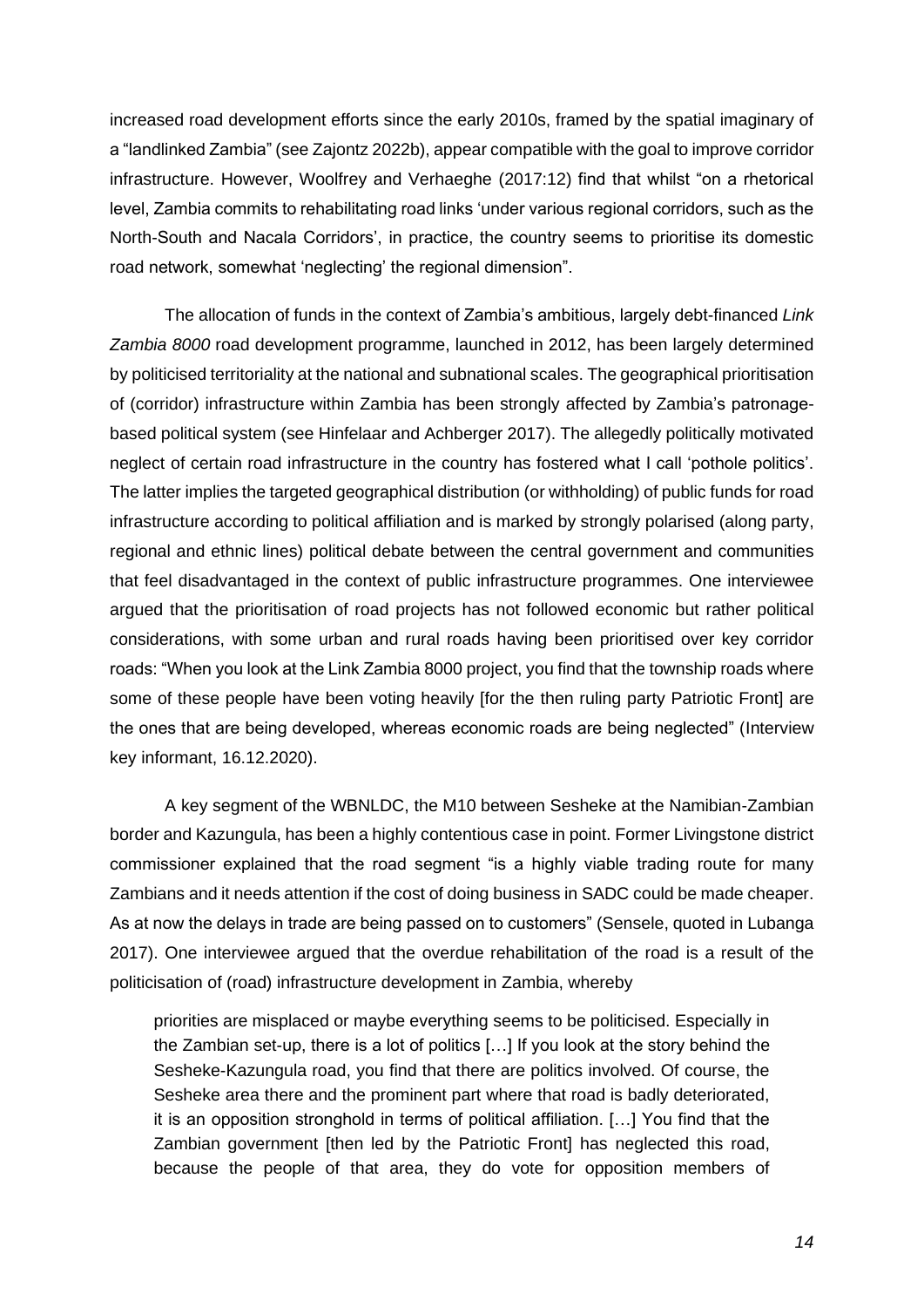parliament. So, in that sense the development of that road has been politicised and that's not what we expect to see. (Interview key informant, 16.12.2020)

This case is instructive not so much because infrastructure development is politicised (which it always is, though to varying degrees), but because the state spatial non-intervention of the Zambian government in the concrete case demonstrates that regional corridors are crucially affected by territoriality employed at national and sub-national scales.

The neglect of this vital corridor segment has adversely affected travel times and thus curtailed seamless corridor connectivity. Some hauliers have put up with a detour of 230 kilometres to circumvent said road. Other trucking companies still use the road at extremely low speeds to avoid damage to vehicles and load, which costs them up to eight hours for a distance of less than 200 kilometres (Brandt 2020). Other corridor stakeholders are affected, too. The Sesheke district council has criticised that the bypassing of the road segment has cost the council precious revenues from road fees (Mulenga 2017). Hence, the collection of road fees by the local state – itself a territorialised practice that is usually not reflected in dominant conceptions of corridors – has been compromised by the central government's state spatial priorities that have privileged road development in other parts of the country at the expense of regional connectivity along the WBNLDC.





Source: Author's photography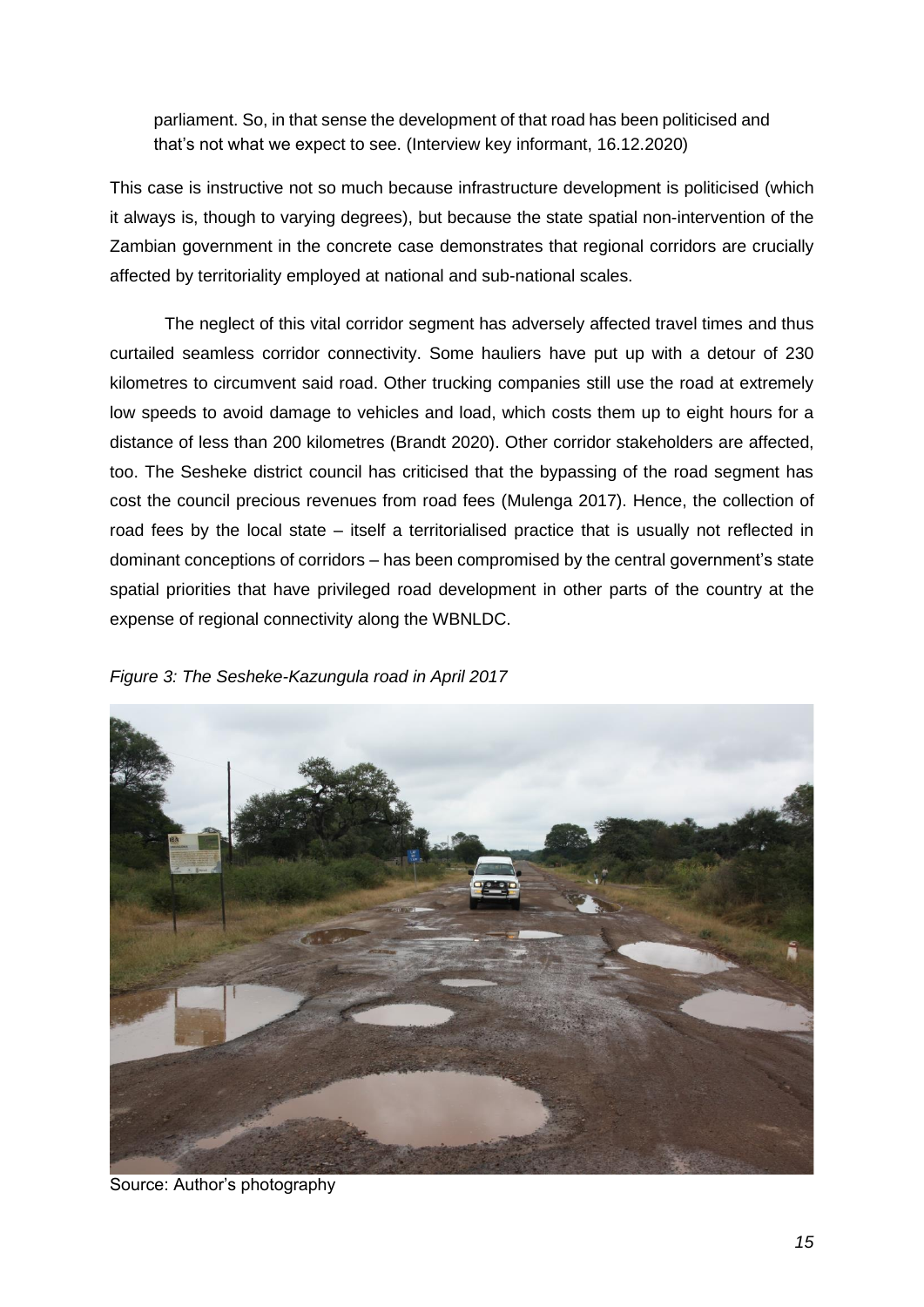The WBNLDC Interim Secretariat has long lobbied Zambian authorities, including State House, to rehabilitate the road. Officially, "the biggest song is that the government does not have money to rehabilitate this road" (Interview key informant, 16.12.2020). However, another interviewee suggested that Zambia's fiscal constraints are a result of systematic misappropriation of funds, arguing that the Zambian government "lack[s] that consistency in implementing their policies to collect revenue that is going to assist them in developing infrastructure" (Anonymised interview, 2020). Indeed, the massive inflow of foreign capital into Zambia's road sector by means of loan finance has created opportunities for rent-seeking along clientelist networks surrounding the country's political elites (Zajontz 2020a:Ch.5). At the same time, some overpriced road projects were implemented that were not prioritised at the working level of the relevant state agencies which turned "conventional policy planning on its head" (Zajontz 2022b:20). Irrespective of the degree of (in)formality, the mobilisation and attribution of resources for infrastructure development in Zambia have been determined by national and sub-national territorial logics. The territoriality exerted through described 'pothole politics' have proven incompatible with the production of frictionless, transnational corridor space and the neglected road segment is exemplary for Schindler and Kanai's (2021:47) finding that the "conceptualization of seamlessly integrated regions is often not realized in practice, and instead there is a patchwork of selective connectivity".

This is not to say that cross-border corridors and the regional scale have been altogether neglected in Zambia's state spatial strategy. Ultimately, landlocked Zambia and its copper-dependent economy heavily rely on access to seaports. Enclosed by seven neighbouring countries, Zambian territory is interlinked with several corridors (ending at Angolan, Mozambican, South African and Tanzanian ports) which compete for cargo flows. The competition of corridors that arises from this 'geography of choice' engenders further territorial logics, as corridors necessarily organise "economies, politics and social life around particular directional priorities" (Newhouse and Simone 2017:4). Such directional priorities are, for instance, set through political decisions for or against infrastructure funding for a particular corridor. As Lamarque (2022) aptly underlines, "[c]orridors compete not only to be used, but also to be funded and built". As part of the North-South Corridor, one of the continent's priority corridors identified under the African Union's Programme for Infrastructure Development in Africa (PIDA), both the rehabilitation of the trunk road between Kapiri Mposhi in central Zambia and the Tanzanian border as well as the Zambezi bridge in Kazungula, a key link along the southern corridor through Botswana, have received funding from the AfDB. The rehabilitation of the trunk road between Lusaka and Chirundu at Zambia's border with Zimbabwe, along the Beira corridor, was co-funded by the World Bank (Zajontz 2022b).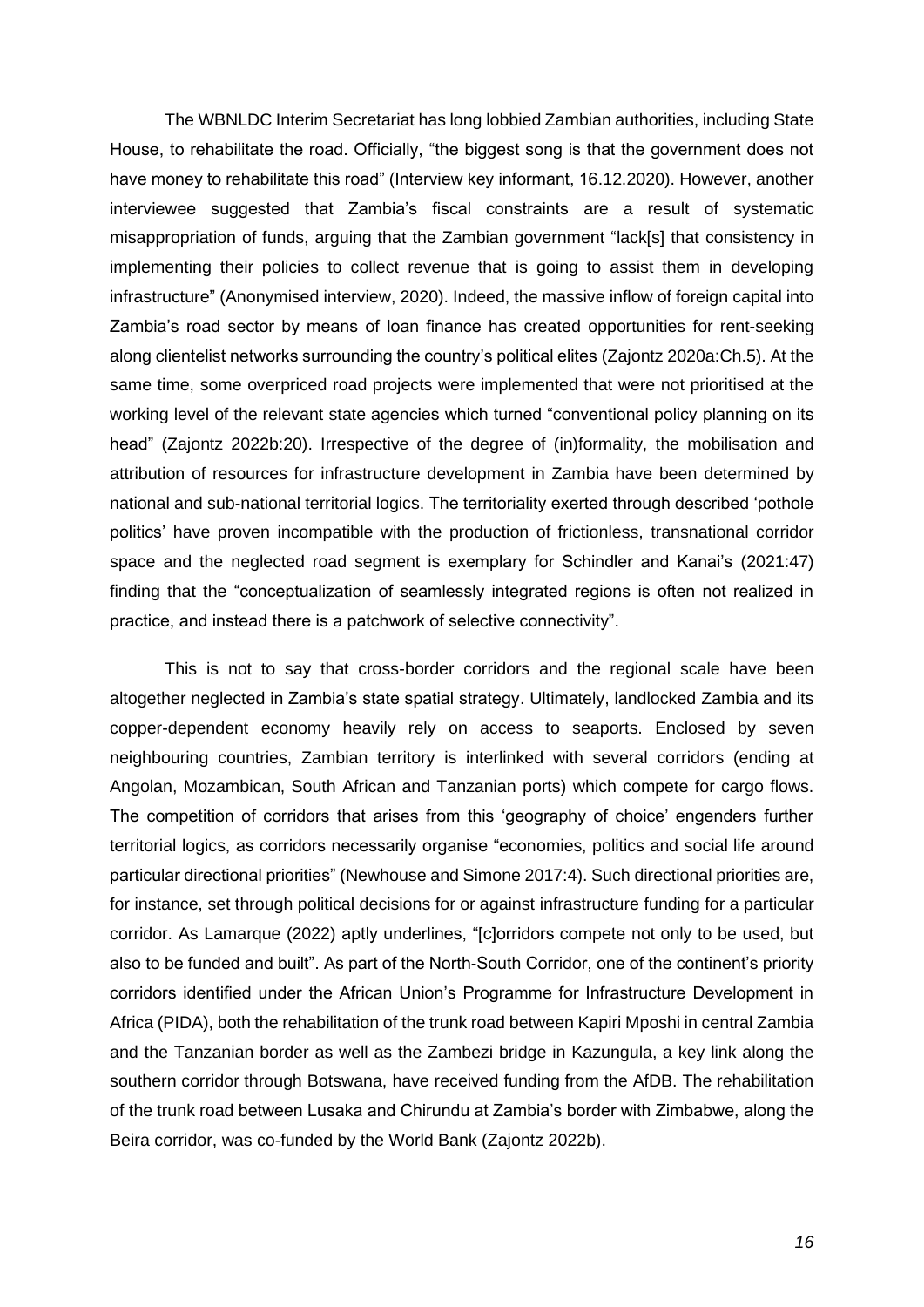Simulations suggest that the WBNLDC could – at the detriment of Namibia's gateway strategy – lose out because of infrastructural modernisation along competing corridors. Currently, 10.8% of Zambian imports travel along the corridor and enter Zambia at Katima Mulilo. Kawasaki and colleagues (2021) estimate that the opening of the Kazungula Bridge, which was commissioned in October 2020, could cut this share by 1.9%, whilst the planned rehabilitation of the Tanzania-Zambia Railway Authority (TAZARA), which links Zambia with Dar es Salaam port, could equally cut Katima Mulilo's current share of imports by 1.9%. An interviewee confirmed that the new bridge in Kazungula "is going to take away some of the volumes from our corridor [WBNLDC]" (Interview key informant, 16.12.2020).

As noted above, Walvis Bay port competes with other seaports in the region. Kawasaki and colleagues (2021:303) assert that in the case of Zambia, which accounts for the biggest share of cross-border cargo at Walvis Bay, "[g]ateway seaport choice of Zambian cargo is particularly complex because the number of port options is higher than that for other landlocked countries in the region". The competition among Southern African seaports for market shares, and by extension the competition of corridors, reveals competing territorial logics and priorities with detrimental effects for SADC's corridor agenda. SADC acknowledges this explicitly in the RIDMP which states that "[f]rom the individual perspective, ports compete for traffic leading to limited scope for cooperation and integration" (SADC 2012:57). A SADC-commissioned study on corridor management suggests that, while competition among corridors might boost corridor performance, "it may be time for SADC countries to begin to think of working together as a region to compete with other global regions rather than concentrating on internal competition between corridors and countries" (Harmon 2019:19; see Simon and Ekobo 2008:63). The study suggests that this can be attained by deepening corridor governance. Yet, attributing resources and relinquishing authority to the supranational scale has remained a contentious issue.

#### **'Upscaling' corridor governance: costly or contested?**

Besides infrastructural challenges, SADC's corridor agenda and its inherent objective of frictionless transnational connectivity have been hampered by a persistent implementation gap pertaining to protocols and policies on cross-border trade and transport facilitation and harmonisation. An evaluation report of SADC's RIDMP finds that "disharmony of the legal and regulatory regimes among Member States, particularly for inter-territorial projects[,] is affecting the implementation of such regional projects, since this has a bearing on the management and control of such projects" (SARDC 2019:ix). There has been limited progress regarding the supranational institutionalisation of corridor governance, although cross-border CMIs are "deemed to be critical to support the development of regional corridors that will facilitate the unimpeded travel between the territories of the SADC member countries (regional trade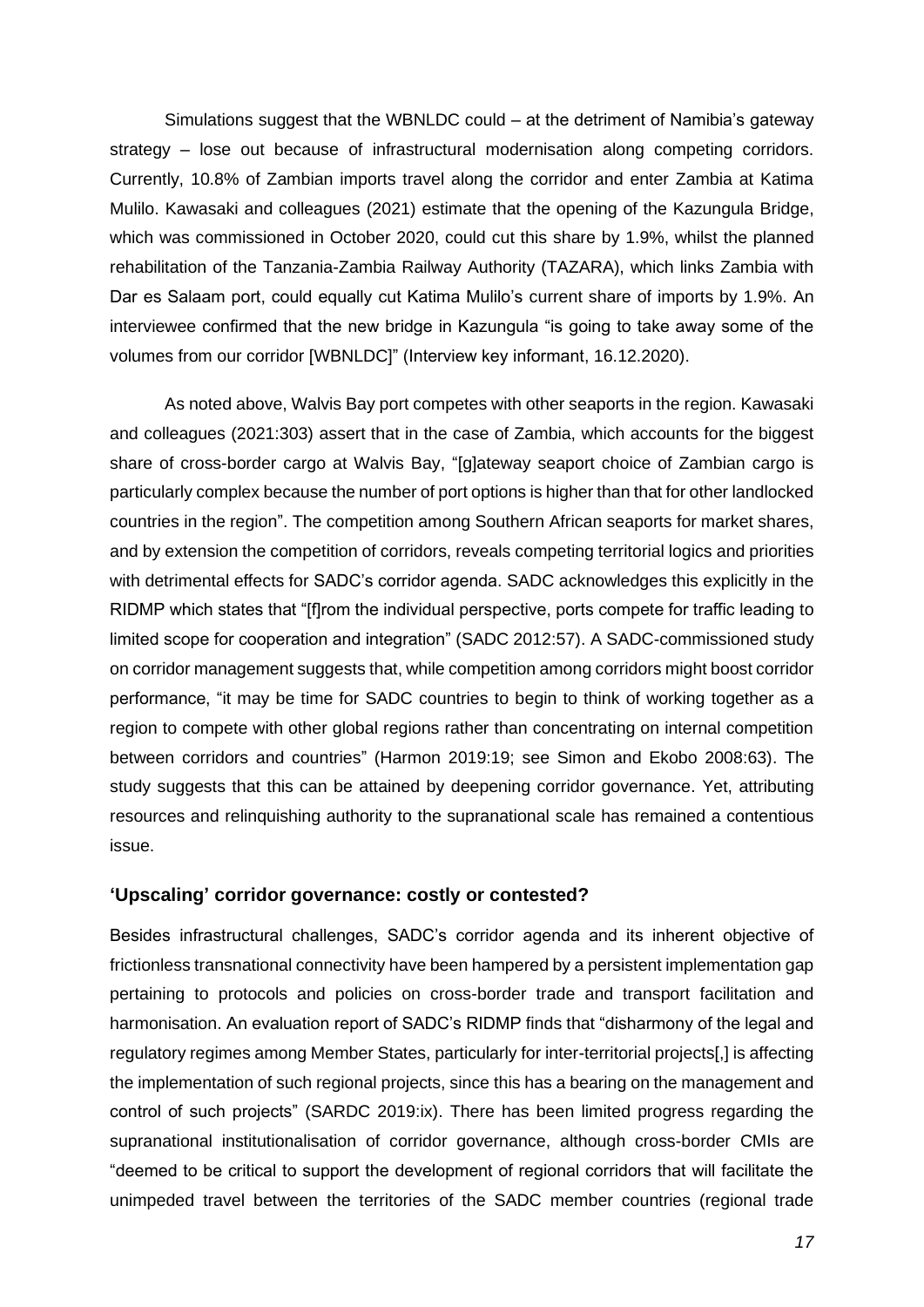perspective), and access to the regional seaports (international trade perspective)" (Harmon 2019:8). A SADC official confirmed that:

For us [SADC], such structures [CMIs] are important because a corridor is the implementation space, is the theatre of operations or application of those laws, regulations and standards that we have developed. […] Where you have got a corridor coordination arrangement, it becomes easier for the beneficiary member states to coordinate their actions, to apply peer pressure on each other to conform and comply to regional agreements. (Interview, 7.11.2020)

CMIs shift certain aspects of corridor governance from the national to the supranational scale so as to streamline political, administrative and legal-bureaucratic cooperation among corridor states. However, actual establishment of CMIs has faltered: "Whilst on paper we have 18 regional transport corridors defined and approved by SADC ministers, only six of those […] have some form of legal or institutional structure" (Interview senior SADC official, 7.11.2020).

This last section is concerned with the degree to which the governance of the WBNLDC has been institutionalised at the supranational scale. In line with its regional gateway strategy, Namibia's fifth development plan emphasised the goal "to seek opportunities to pool resources and provide a framework for the regional management of infrastructure, such as transportation corridors" (GRN NPC 2017:44). The Zambian government for its part has remained much less invested in supranational corridor governance.

## **Namibia's 'corridor champion': the Walvis Bay Corridor Group**

The WBCG was established in 2000 as a public-private partnership and mandated to facilitate economic activity along the Trans-Kalahari Corridor, the Trans-Cunene Corridor, the Trans-Oranje Corridor and the WBNLDC. The WBCG is an association not for gain, based on Section 21 of Namibia's Companies Act, and comprises relevant Namibian state agencies and business associations whose members operate along the corridors. As Wiggill (2016:22) describes it, the WBGC "started by looking at landlocked countries to see how it [Namibia] could better serve them as an alternative […]. [I]t became, in a sense, a marketing arm of the Namibian government". The WBCG maintains offices in Lusaka (since 2005), Johannesburg (since 2008), Lubumbashi (since 2012) and Sao Paulo (since 2012) which underlines its (trans)regional scalar horizons (WBCG n.d.:6). According to its CEO, the WBCG "want[s] to set up [further] offices in Asia (China), Europe and the USA. To attain our goal of growing the volumes on the corridors, those markets need to be more aggressively engaged and pursued" (Tjiviku, quoted in Urban Café Radio 2020). A Namibian logistics expert called the WBCG "our marketing agency in logistics" (Interview project manager Namibian-German Institute for Logistics, 6.11.2020).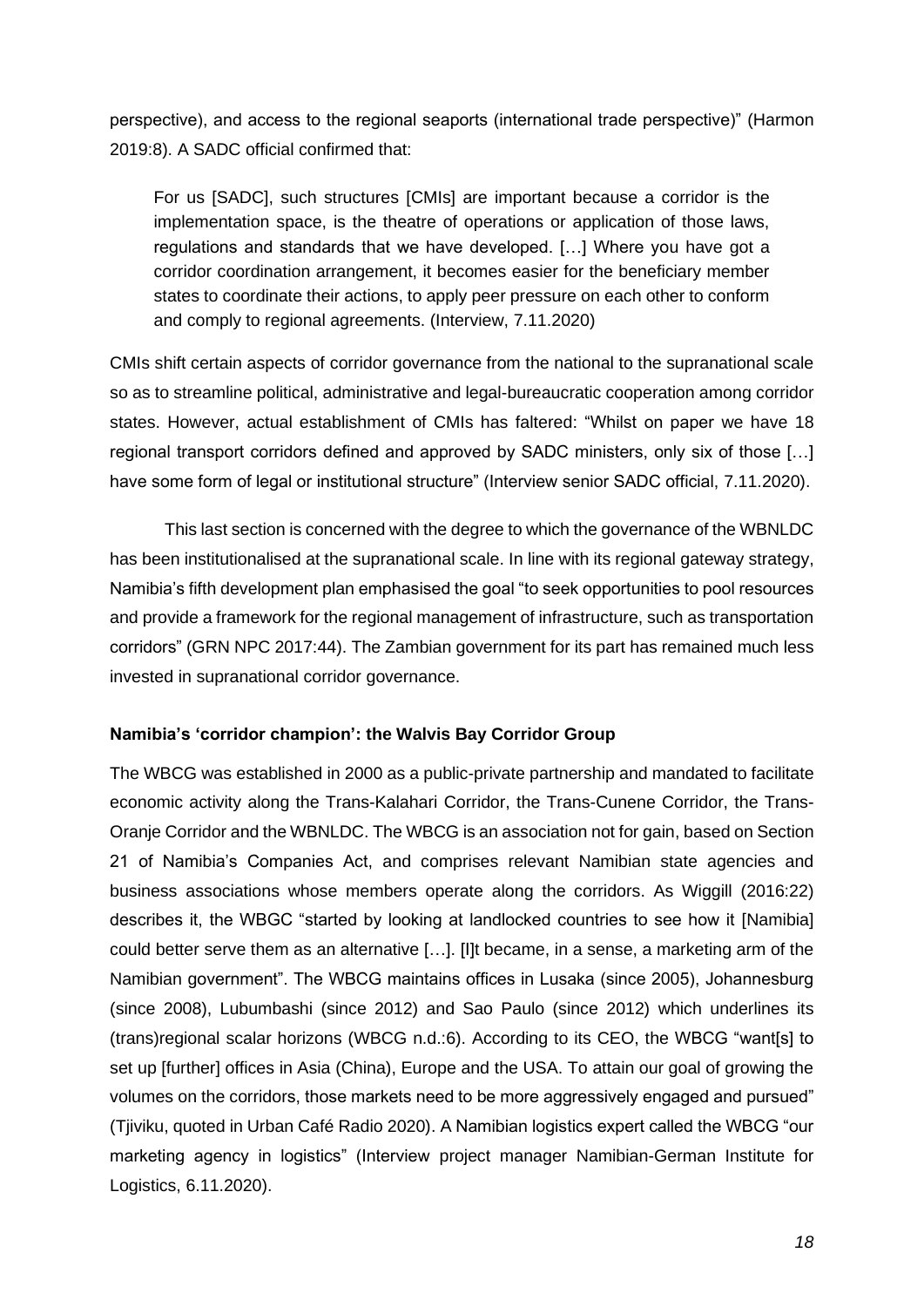The WBCG is primarily funded by the Namibian government and donor agencies, with a minor proportion of funding coming from its members. The WBCG plays a key strategic role in advancing Namibia's state spatial strategy. Namibia's fifth national development plan foresaw that the WBCG should be "transformed from an entity that focuses on the various Walvis Bay Corridors to one that will consolidate the coordinated public and private sector efforts to make Namibia a regional logistics hub" (GRN NPC 2012:88). The WBCG shows that the Namibian government has actively pursued what Brenner calls a "state spatial project" (2004:91–92) by reorganising the state's institutional set-up, the state's scalar division of administration and the modes of (public-private) governance with the objectives of fostering its gateway strategy. A long-time expert in Southern Africa's logistics and transport sectors emphasised the extent to which the Namibian government has steered corridor governance: "What I find very interesting and very important around the Walvis Bay corridor [referring to the WBNLDC] is: It's driven by government, there is government buy-in" (Richardson 2020).

The institutional set-up of the WBCG has been considered by some as exemplary for a successful national CMI. An AfDB briefing asserts that:

a semi-autonomous public-private partnership, in this case the WBCG, is generally well-suited for this role as this ideally would […] improve efficiency, accountability for the provision and delivery of quality outputs, capitalise on synergies between public authorities and private sector companies and encourage innovation and diversity (Mulenga 2013:5–6).

Indeed, the WBCG has proven effective in governing certain functional problems along the corridor. For instance, the establishment of an HIV/AIDS Help Desk and (mobile) clinics since the early 2000s has helped to improve the health of transport and sex workers along the Walvis Bay corridors (interview key informant, 16.12.2020; Harmon 2019:12). Following the onset of the COVID-19 pandemic, the WBCG has swiftly collaborated with government agencies and the private sector to put in place testing centres along the corridor in order to keep disruptions to the flow of goods and people to a minimum (see WBCG 2020). The WBCG's CEO stressed that "the optimisation [of the COVID-19 response] requires coordination of multiple stakeholders" (Tjivikua 2020).

Namibia remains the only SADC member state with a dedicated national CMI, even though the 1996 SADC Transport Protocol explicitly stipulates that "[t]he functions of the Corridor Planning Committees may be facilitated by national committees comprising national, public and private sector stakeholders on such corridor[s]" (SADC 1996: Art. 3.5(9)). Twenty years in existence, the WBCG has become an efficient, 'problem-solving' spatial entrepreneur with significant technical expertise and close ties with Namibian government agencies. The organisation has been an active facilitator of network governance amongst organisations and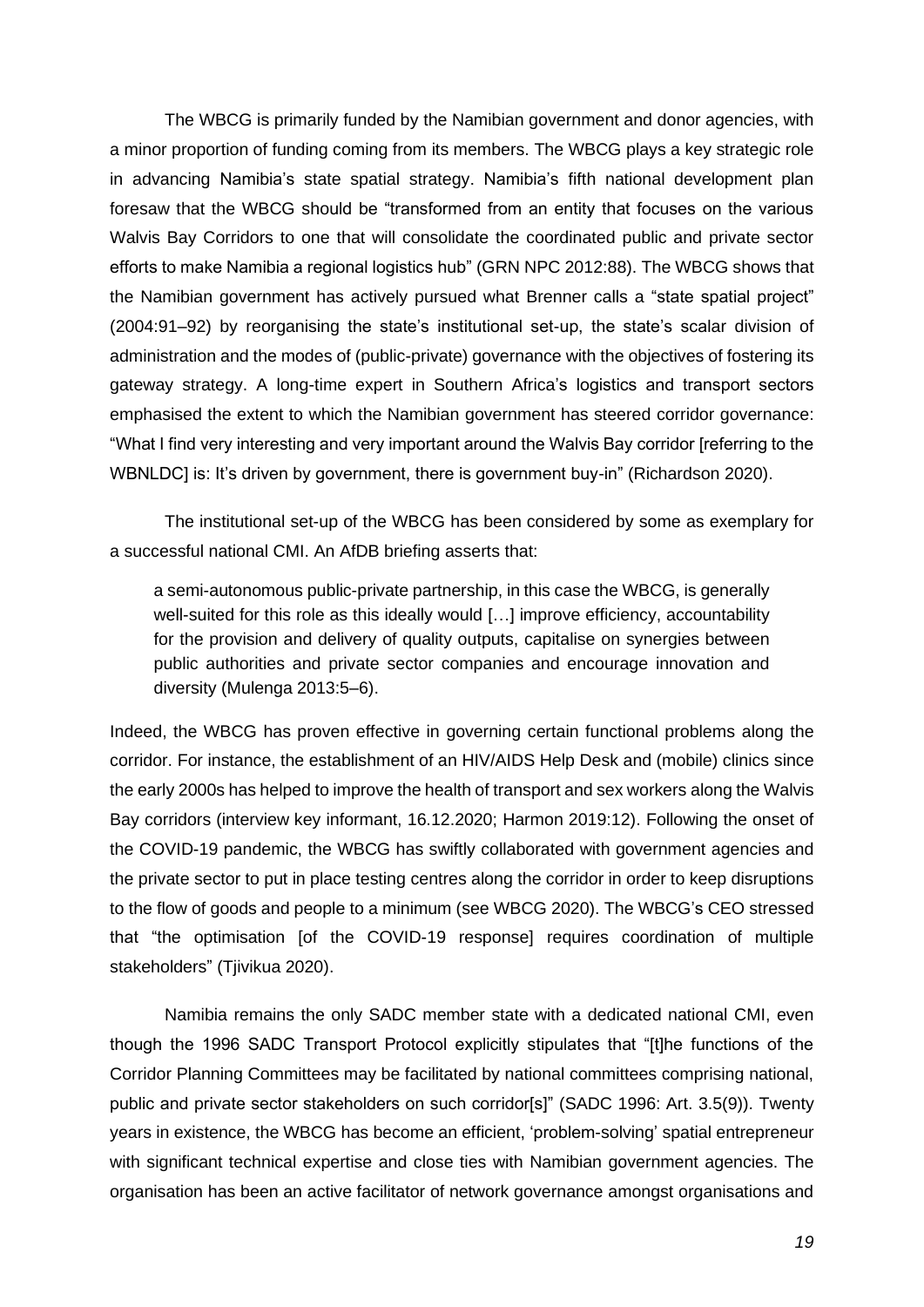businesses that trade and transport along the WBNLDC. For the Namibian government, the WBCG serves as the main public-private interlocutor to manage the country's cross-border corridors. Nugent (2018:30) argues that the fact that non-Namibian actors are relegated to an associated membership status "is indicative of the measure of control that the Namibian state prefers to retain". Indeed, the WBCG is first and foremost a *Namibian* "corridor champion" (UN-OHRLLS 2020:47), tasked with advancing Namibia's state spatial strategy (and related economic interests) of becoming a 'logistics nation' and a 'gateway' to SADC. However, as an exclusively Namibian institution its impact on policies, regulations and politico-administrative space-making has definite territorial limitations. Therefore, the WBCG has been a vocal advocate for a transnational corridor secretariat for the WBNLDC (Harmon 2019:13). Yet, the Zambian government has remained much less invested in institutionalising corridor governance at the supranational scale.

#### **Retaining national control over 'corridor space'**

First transnational attempts at institutionalising governance of the WBNLDC were made between Namibia and Zambia in 2005 as part of a capacity-building programme funded by United Nations Conference on Trade and Development (WBCG n.d.; interview senior SADC official, 7.11.2020). The programme convened private and public actors involved in the corridor in three clusters: A Namibian, a Zambian and a cross-border cluster (CBRTA 2020:37; Harmon 2019:13; WBCG n.d.). However, project funding ceased after three years. An intergovernmental agreement to formally establish the WBNLDC was eventually signed by the DRC, Namibia and Zambia in March 2010. The agreement foresees a trilateral corridor secretariat and intergovernmental sectoral committees for specific policy areas, such as transport, customs and health. However, these institutions have not been established, because, by late-2020, the agreement had only been formally ratified by the DRC (Interview key informant, 16.12.2020). Particularly, funding for a permanent corridor secretariat has remained an unresolved issue (Harmon 2019:13; interviews senior SADC official, 7.11.2020; key informant, 16.12.2020).

The corridor is still managed by an interim secretariat which is hosted by the Lusaka office of the WBCG. The latter, through funds from the Namibian government, also employs the hitherto only staffer of the interim secretariat. As one key informant explained: "Ironically, you find that the interim secretariat has been housed, has been coordinated by the Walvis Bay Corridor Group – of course through the government of the Republic of Namibia. […] the Namibian government is the one that has single-handedly spearheaded, has funded activities of the corridor" (Interview, 16.12.2020). This again underlines the central role the WBNLDC plays within Namibia's state spatial strategy. Another interviewee argued: "For its own strategic reasons – because they are smart – WBCG has deployed an officer. He *is* the interim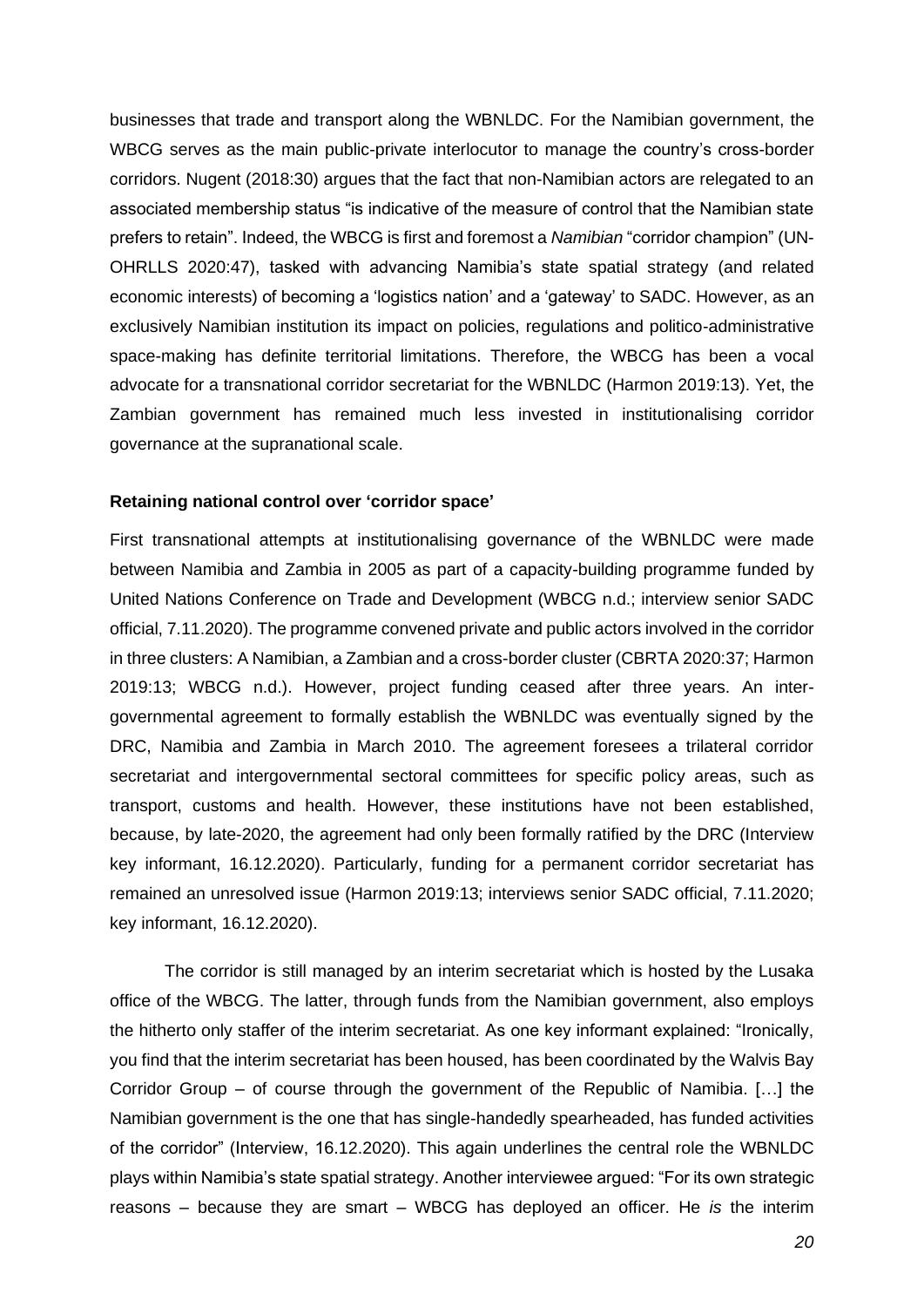secretariat and he is quite effective in promoting that corridor" (Interview senior SADC official, 7.11.2020).

Nonetheless, the interim secretariat has not been able to fulfil its intended mandate. Whilst it is in regular exchange with relevant state agencies in the three corridor states, the secretariat is lacking both sufficient human resources and the authority "to legally deal with all these challenges and bottlenecks along the corridor and, of course, spearhead a corridor programme itself" (Interview key informant, 16.12.2020). Consequently, it has remained "not easy to get agreement on difficult issues" (Harmon 2019:13). With almost half of the WBNLDC's road corridor stretching along Zambian territory and Zambia being the only country with two border crossings along the corridor (Sesheke and Kasumbalesa), Zambian involvement in managing the corridor is paramount. Yet, a report on CMIs in SADC concludes that "Zambian participation was more reactive than proactive" (Harmon 2019:19).

The Zambian government has hesitated to allocate resources to and vest the necessary politico-administrative authority in the secretariat for it to effectively coordinate regulatory, legal and bureaucratic affairs amongst the corridor countries. Officially, Zambia has invoked limited financial and human resources as reasons for its lukewarm commitment to institutionalising the WBNLDC (Interviews senior SADC official, 7.11.2020; key informant, 16.12.2020). An interviewee explained that the Zambian government decided "that they are not going to fund any of these corridors" and instead demands that maritime port authorities in coastal states should finance CMIs. Consequently, Zambia started to withhold its membership contributions towards the Dar es Salaam Corridor Committee in 2020. By doing so, the interviewee argued

they are also telling the Namibia ports authority to fund its corridors, because they are direct beneficiaries of all these programmes along the corridor. So, it is competition in the sense of competing needs, competing resources, for example from a landlocked country like Zambia. It is also this multiplicity of having multiple membership for all these regional economic institutions. (Interview key informant, 16.12.2020)

A region-wide study found that limited financial resources have indeed hampered setting up appropriate CMIs, since particularly SADC member states that belong to multiple corridors, such as Zambia, struggled to spare resources for CMIs (Harmon 2019:13). This problem is evident throughout the continent, as "[c]orridor management authorities are typically skeleton bodies with staff seconded from national ministries that have a greater or lesser input from the private sector" (Nugent and Lamarque 2022:16).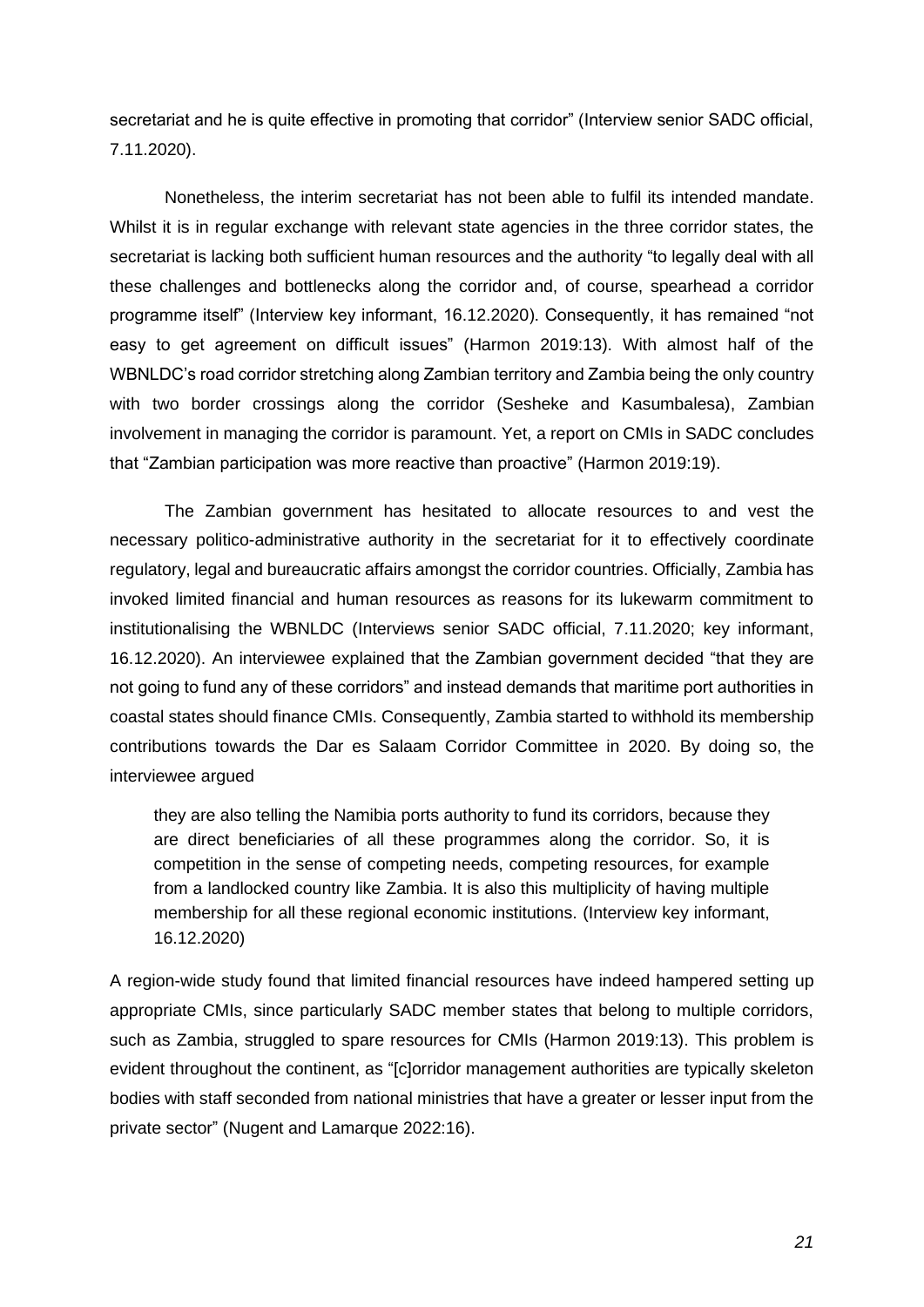The decision whether to attribute scarce resources towards supranational corridor governance reflects certain state spatial priorities regarding preferred scales of politicoeconomic coordination, administration and control. A senior SADC official argued that

Zambia uses the excuse  $-1$  call it an excuse  $-$  of saying we belong to several corridors. To say it is expensive to belong to several corridor management institutions, I think it's myopic and an uninformed opinion, because the costs of not having a corridor management institution to coordinate is far higher. So, I think it is simply policy inconsistencies. (Interview, 7.11.2020)

The SADC Secretariat has advised the Zambian government to establish a small but permanent unit within the transport ministry to coordinate Zambia's interests within several CMIs (Interview senior SADC official, 7.11.2020). However, interviewees suggested that the reasons for Zambia's hesitancy were political rather than financial.

Institutionalising corridor governance at the supranational scale implies relinquishing a certain degree of political authority, which might be detrimental to particular political and/or economic interests. An interviewee reasoned that vested interests stood in the way of 'upscaling' corridor governance in the Zambian case, as "corruption leads – or the intent to create corrupt opportunities – leads our policy-makers and our political leaders to deliberately ignore any institutional solutions that will stand in their way of practicing corrupt activities" (Anonymised interview, 2020). Following this interpretation would suggest that retaining politico-administrative control over corridors at the national scale shields certain political and/or economic interests from the bureaucratic-legal scrutiny of a trilateral corridor secretariat. Taylor has previously observed such tendencies within SADC more generically:

Although co-ordination measures are on the agenda of SADC, such processes are commonly managed at an intergovernmental level, with few if any plans to surrender state authority to the supranational regional body and almost no buy-in to anything that smacks of improved governance if and when that might threaten the patrimonial structures upon which most regional elites base their power. (2011:1249)

As access to state institutions provides access to economic resources, clientelism and patronage have pervaded the Zambian state and "political competition takes place largely on the basis of distribution of patronage/targeted resources to allies and supporters" (Hinfelaar and Achberger 2017:24). State territoriality thereby manifests predominantly at national and sub-national scales in the form of state spatial interventions that consolidate the political power of elites to influence the (territorial) distribution of socio-economic means (see Brenner 2004).

To remedy member states' poor track record in establishing corridor-specific CMIs, SADC has meanwhile proposed a region-wide CMI which, divided in four subclusters, should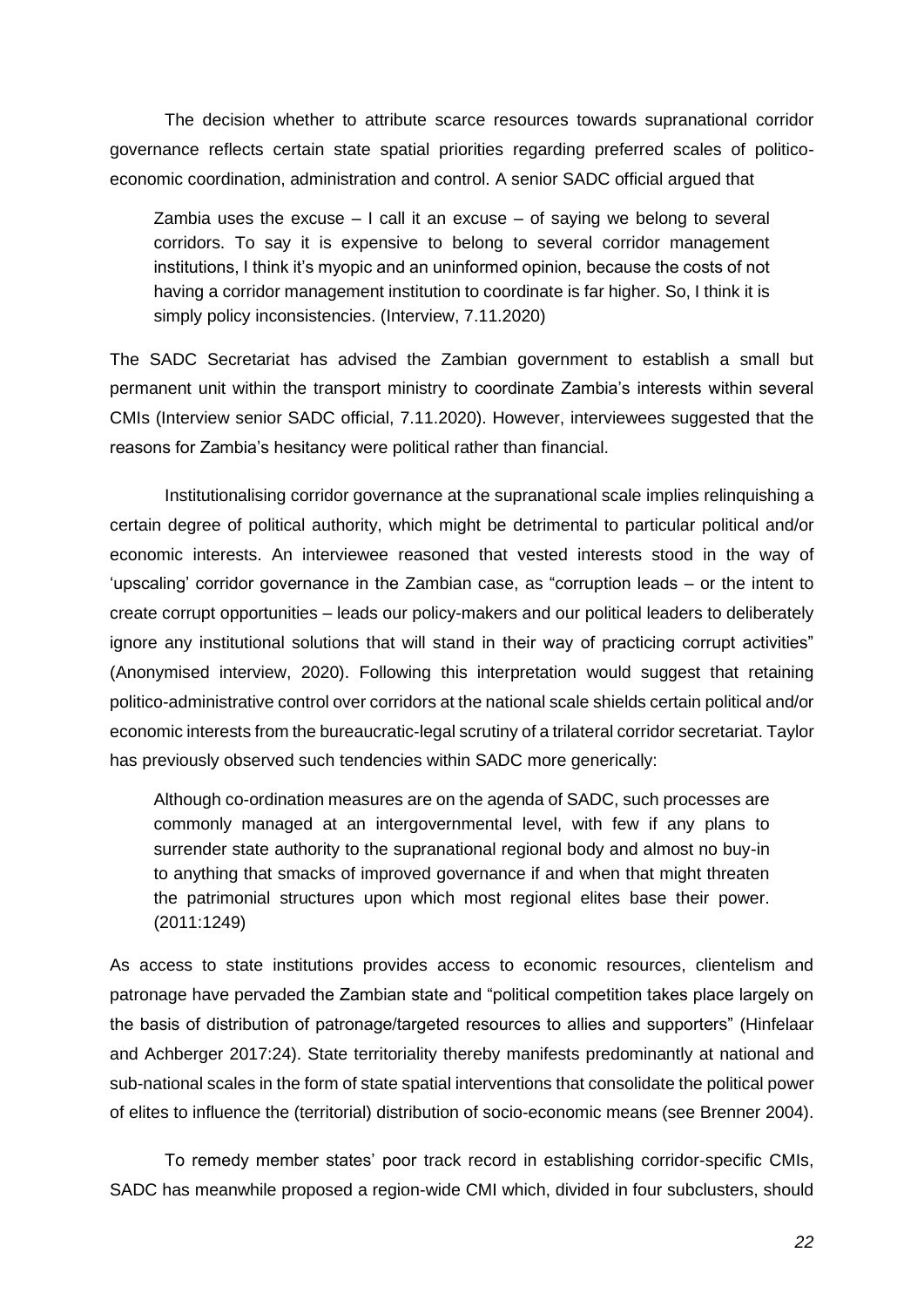manage the 18 recognised regional corridors (Electronic communication with senior SADC official, 19.1.2021; see Harmon 2019). Whilst this constitutes another attempt at supranational corridor (meta)governance, the efficacy of a region-wide CMI will equally depend on member states' readiness to realign their state spatial strategies to allow for a certain transfer of political authority to the supranational scale.

#### **Conclusion**

This article shed light on the regional politics and supranational governance of cross-border corridors – aspects that have received little scholarly attention in the recent research wave on corridors. Combining analytical insights from the NRA and concepts from critical political geography, the article has shown that the spatial production and governance of cross-border corridors is highly contingent upon complementary state spatial strategies among corridor countries. While commonly represented as the spatial panaceas for establishing global connectivity and seamless territorial integration, regional corridors are politically contested spaces that engender dialectical processes of de- and reterritorialisation. Where scalar and territorial articulations of state space do not align, regional corridor infrastructure is marked by patchworks of connectivity, while the degree of institutionalisation of corridor governance at the supranational scale remains low, obstructing the imagined seamlessness of corridors.

The case study of the WBNLDC revealed that cross-border corridors have been integral to Namibia's state spatial strategy. The Namibian government has mobilised significant resources to improve transport infrastructure along the WBNLDC and has set up a publicprivate spatial entrepreneur, the WBCG, to advance its regional gateway strategy within and beyond Namibian territory. However, incompatible Zambian state spatial (non-)interventions have undermined corridor connectivity and curtailed the establishment of a supranational corridor secretariat. In the case of the WBNLDC, the scalar and territorial articulations of Zambian state space have proven incompatible with Namibia's gateway strategy and have hampered both the production of seamless corridor space and the institutionalisation of corridor governance at the supranational scale.

Generally, there has been a wide implementation gap between SADC's corridor agenda and member states' readiness to endow corridor projects with the necessary financial resources and administrative-bureaucratic authority. Despite governments' pledges to develop the region's corridors into frictionless and hyper-modern spaces of flow, infrastructural power and spatial governance have remained largely concentrated at the national scale. This speaks to Middell's (2019:21) observation that, historically, emerging spatial formats "replace, complement, or compete with already existing spatial formats". While regional corridors are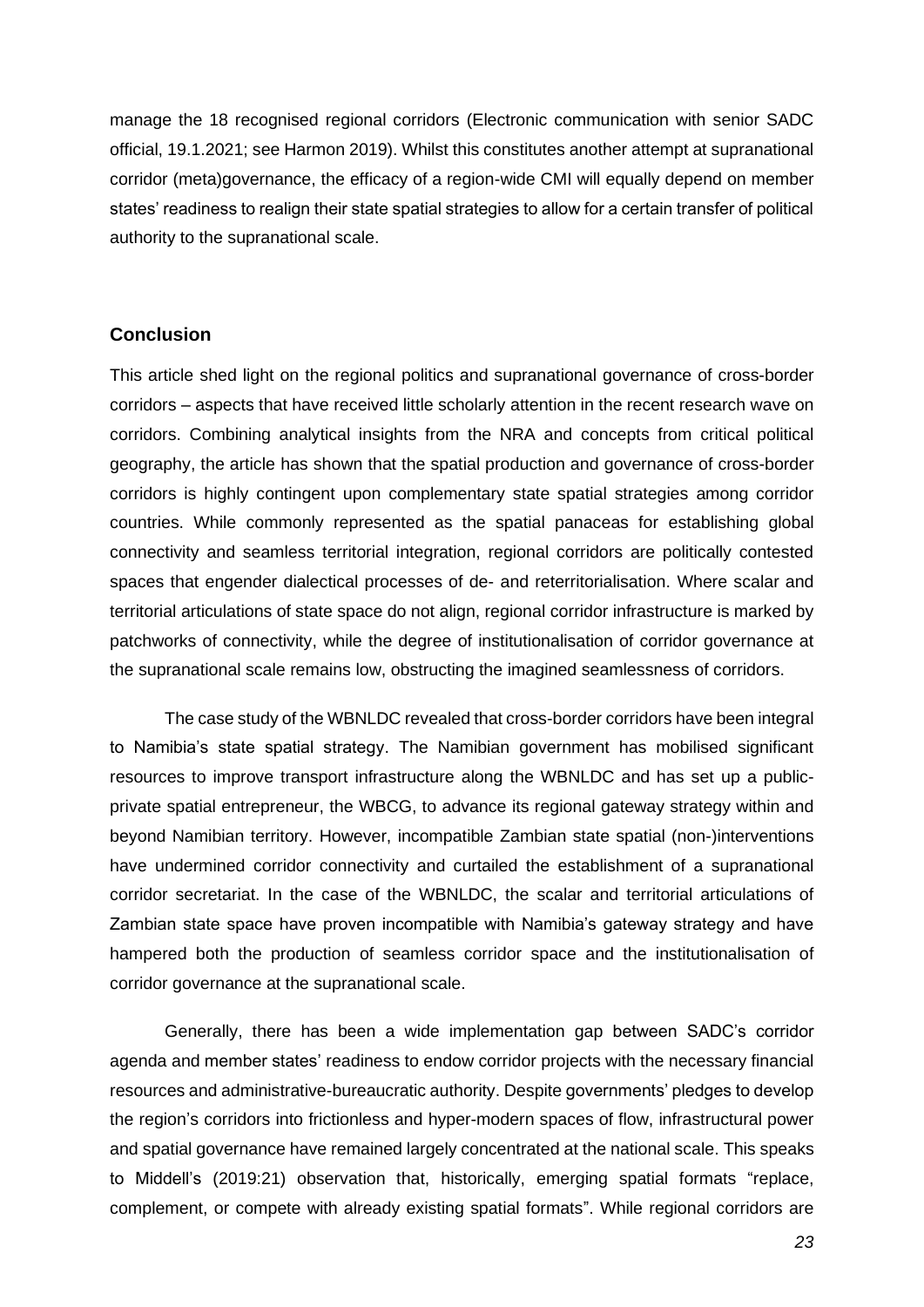unlikely to replace the nation state, they partly complement, partly compete with it. The nation state and its territoriality seem thereby particularly resilient in post-colonial world regions. These findings appear relevant beyond Southern Africa, as (trans)regional corridors have (re)emerged across the globe and form pivotal spatial components of connectivity metainitiatives such as China's Belt and Road Initiative and its Western competitors Build Back Better World and Global Gateway. The spatial imaginary of seamless global space connected by (trans)regional corridors that crucially defines the newest wave of neoliberal space-making will continue to encounter territorialised realities in Africa and elsewhere.

# **Funding note**

The research for this article was conducted under a European Research Council (ERC) Advanced Grant for the project *African Governance and Space: Transport Corridors, Border Towns and Port Cities in Transition (AFRIGOS)* [ADG-2014-670851].

# **Acknowledgements**

The author wishes to thank Pádraig Carmody, José-María Muñoz and Paul Nugent for their helpful comments on an early draft of this article as well as two anonymous reviewers for their constructive suggestions. The author is immensely grateful to the interviewees for sharing their insights and expertise. Remaining errors and shortcomings are of course the author's sole responsibility.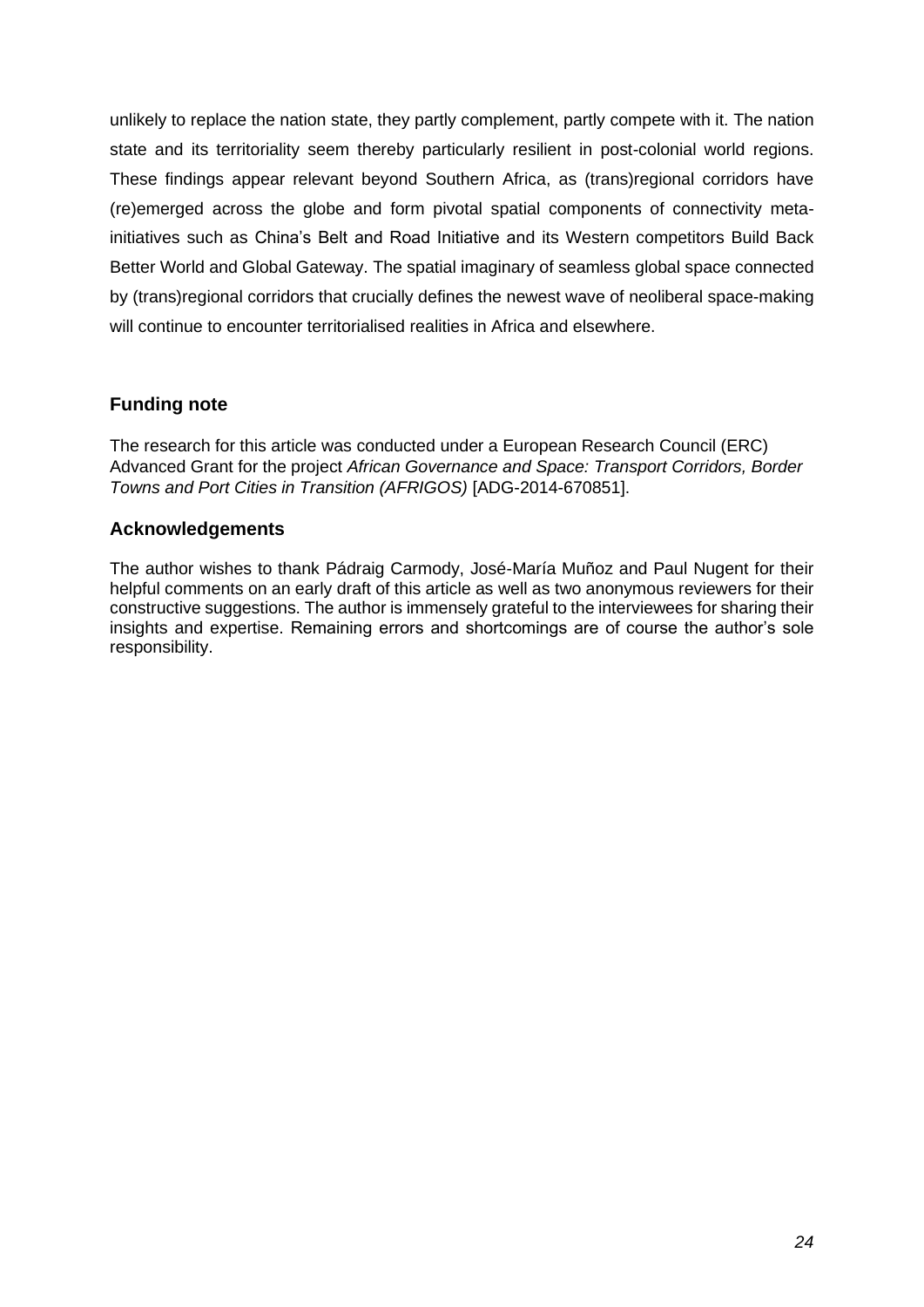#### **Work**

- Aalders, Johannes Theodor. 2021. "Building on the Ruins of Empire: The Uganda Railway and the LAPSSET Corridor in Kenya." *Third World Quarterly* 42(5):996–1013.
- Aalders, Johannes Theodor, Jan Bachmann, Per Knutsson, and Benard Musembi Kilaka. 2021. "The Making and Unmaking of a Megaproject: Contesting Temporalities along the LAPSSET Corridor in Kenya." *Antipode* 53(5):1273–93.
- AfDB. 2020. *The New Port of Walvis Bay Container Terminal: Project Completion Report*. African Development Bank Implementation Division.
- Agnew, John. 2005. "Sovereignty Regimes: Territoriality and State Authority in Contemporary World Politics." *Annals of the Association of American Geographers* 95(2):437–61.
- Brandt, Edgar. 2020. "Namibian Truckers Frustrated by State of Zambian Road." *New Era*. (https://neweralive.na/posts/namibian-truckers-frustrated-by-state-of-zambian-road).
- Brenner, Neil. 2004. *New State Spaces: Urban Governance and the Rescaling of Statehood*. Oxford University Press.
- Brenner, Neil, Bob Jessop, Martin Jones, and Gordon MacLeod. 2003. "Introduction: State Space in Question." Pp. 1–26 in *State/Space: A Reader*, edited by N. Brenner, B. Jessop, M. Jones, and G. MacLeod. Blackwell Publishing.
- CBRTA. 2020. *Annual State of Cross-Border Operations Report*. Cross Border Road Transport Agency.
- Chome, Ngala, Euclides Gonçalves, Ian Scoones, and Emmanuel Sulle. 2020. "'Demonstration Fields', Anticipation, and Contestation: Agrarian Change and the Political Economy of Development Corridors in Eastern Africa." *Journal of Eastern African Studies* 14(2):291–309.
- Dannenberg, Peter, Javier Revilla Diez, and Daniel Schiller. 2018. "Spaces for Integration or a Divide? New-Generation Growth Corridors and Their Integration in Global Value Chains in the Global South." *Zeitschrift Für Wirtschaftsgeographie* 62(2):135–51.
- Engel, Ulf, Heidrun Zinecker, Frank Mattheis, Antje Dietze, and Thomas Plötze. 2017. "Introduction: The Challenge of Emerging Regionalisms Outside of Europe." Pp. 1–15 in *The New Politics of Regionalism: Perspectives from Africa, Latin America and Asia-Pacific*. Routledge.
- Enns, Charis. 2018. "Mobilizing Research on Africa's Development Corridors." *Geoforum* 88:105–8.
- Enns, Charis, and Brock Bersaglio. 2020. "On the Coloniality of 'New' Mega-Infrastructure Projects in East Africa." *Antipode* 52(1):101–23.
- Gálvez Nogales, Eva, and Martin Webber, eds. 2017. *Territorial Tools for Agro-Industry Development: A Sourcebook*. Food and Argiculture Organization of the United Nations.
- GRN NPC. 2012. *Namibia's Fourth National Development Plan: 2012/13 to 2016/17: Changing*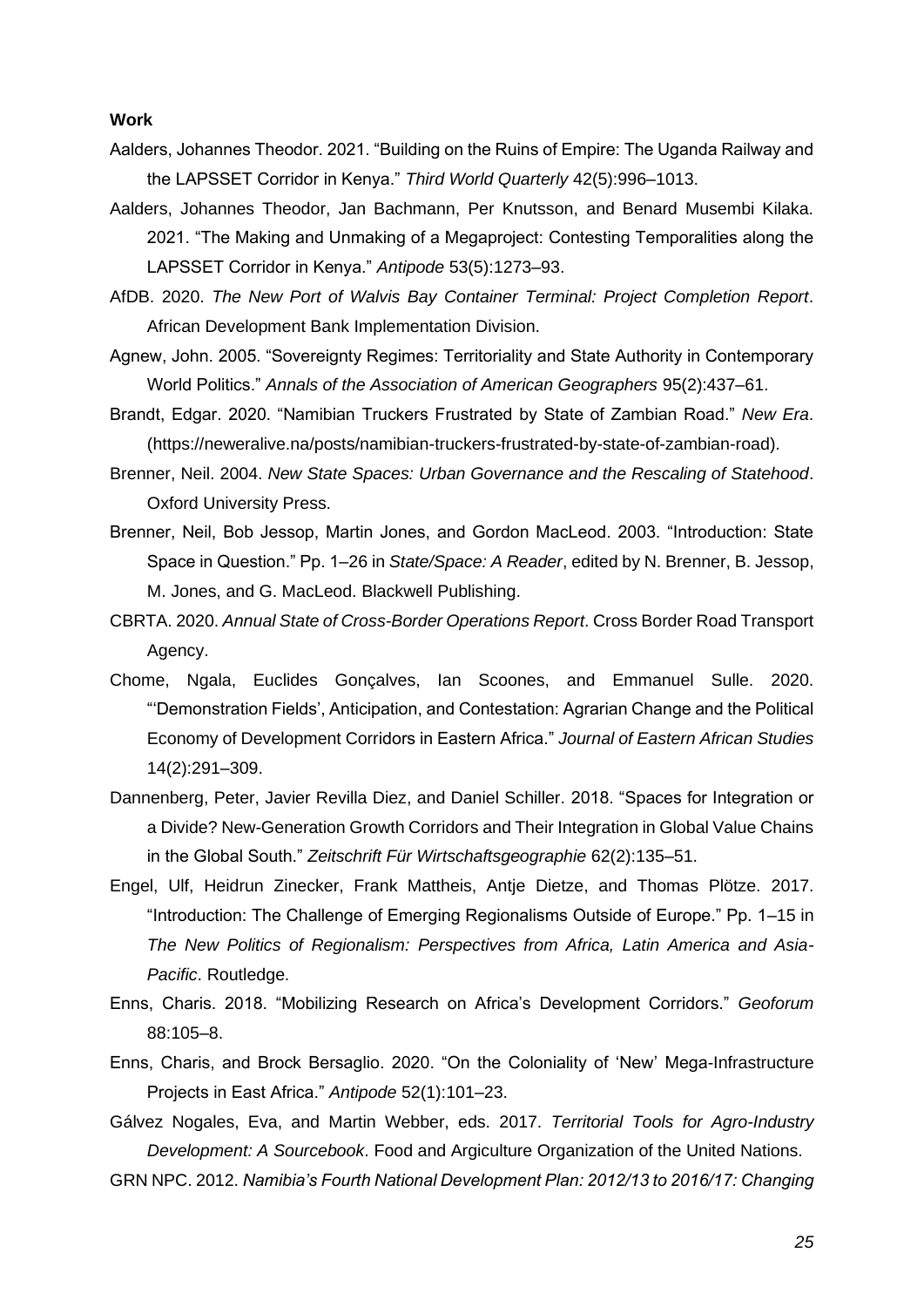*Gear Towards Vision 2030*. National Planning Commission.

- GRN NPC. 2015. *Master Plan for Development of an International Logistics Hub for SADC Countries in the Republic of Namibia*. National Planning Commission.
- GRN NPC. 2017. *Namibia's 5th National Development Plan (NDP5): Working Together Towards Prosperity 2017/18-2021/22*. National Planning Commission.
- Harmon, Lynn. 2019. *Draft Final Report: Study to Investigate the Feasibility of Establishing a Region-Wide Corridor Management Institution (RCMI)*. Tripartite Transport and Transit Facilitation Programme.
- Hartmann, Gideon, Innocent Mwaka, and Peter Dannenberg. 2021. "Large Investments, Small Farmers: A Financialisation Perspective on Value Chains in a Development Corridor." *Development Southern Africa* 38(1):122–38.
- Hinfelaar, Marja, and Jessica Achberger. 2017. *The Politics of Natural Resource Extraction in Zambia*. Effective States and Inclusive Development (ESID) Working Paper No. 80.

Jessop, Bob. 1990. *State Theory: Putting the Capitalist State in Its Place*. Polity Press.

- Jessop, Bob. 2019. "Spatiotemporal Fixes and Multispatial Metagovernance: The Territory, Place, Scale, Network Scheme Revisited." Pp. 48–77 in *Spatial Formats under the Global Condition: Dialectics of the Global, Vol. 1*, edited by M. Middell. De Gruyter.
- Kanai, J. Miguel. 2016. "The Pervasiveness of Neoliberal Territorial Design: Cross-Border Infrastructure Planning in South America since the Introduction of IIRSA." *Geoforum* 69:160–70.
- Kawasaki, Tomoya, Masaya Kobayashi, and Ryuichi Shibasaki. 2021. "Southern Africa: Overcoming Corridor and Border Challenges for Landlocked Countries." Pp. 301–20 in *Global Logistics Network Modelling and Policy*, edited by R. Shibasaki, H. Kato, and C. Ducruet. Elsevier.
- Kimari, Wangui, and Henrik Ernstson. 2020. "Imperial Remains and Imperial Invitations: Centering Race within the Contemporary Large-Scale Infrastructures of East Africa." *Antipode* 52(3):825–46.
- Lamarque, Hugh. 2022. "The Jealousy of Roads: Construction, Circulation, and Competition on East Africa's Transport Corridors." in *Transport Corridors in Africa*, edited by P. Nugent and H. Lamarque. James Currey.

Lefebvre, Henri. 2009. *State, Space, World: Selected Essays*. University of Minnesota Press.

- Lesutis, Gediminas. 2020. "How to Understand a Development Corridor? The Case of Lamu Port–South Sudan–Ethiopia-Transport Corridor in Kenya." *Area* 52(3):600–608.
- Lisinge, Robert Tama. 2020. "The Belt and Road Initiative and Africa's Regional Infrastructure Development: Implications and Lessons." *Transnational Corporations Review* 12(4):425– 38.
- Lubanga, Prince. 2017. "L/Stone-Sesheke Road a Death Trap Sensele." *The Mast*.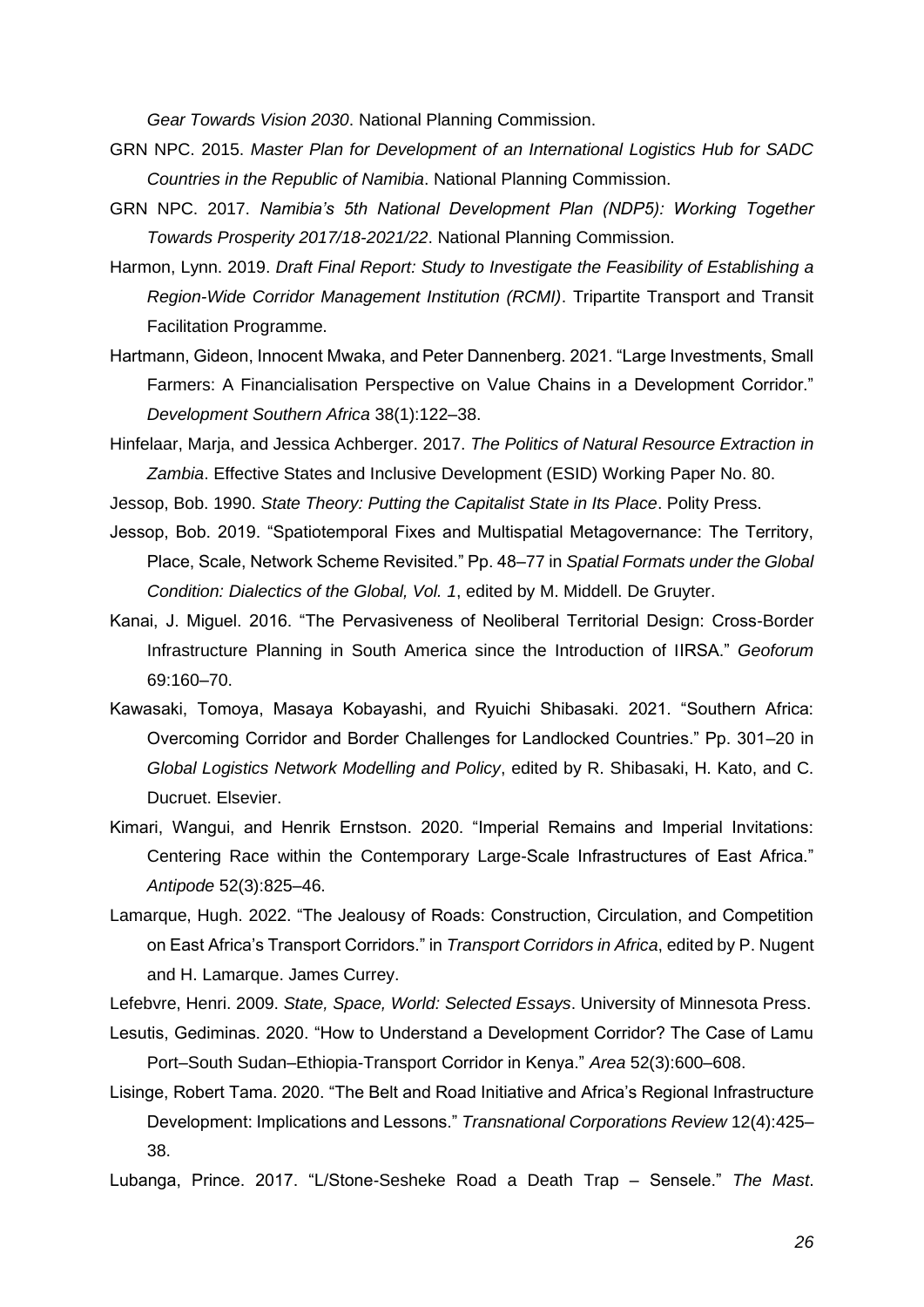(https://www.themastonline.com/2017/09/14/lstone-sesheke-road-a-death-trapsensele/).

- Mann, Michael. 1984. "The Autonomous Power of the State: Its Origins, Mechanisms and Results." *European Journal of Sociology* 25(2):185–213.
- Marung, Steffi, and Matthias Middell. 2019. "The Respatialization of the World as One of the Driving Dialectics under the Global Condition." Pp. 1–11 in *Spatial Formats under the Global Condition: Dialectics of the Global, Vol. 1*, edited by M. Middell. De Gruyter.
- Mayer, Maximilian, and Xin Zhang. 2021. "Theorizing China-World Integration: Sociospatial Reconfigurations and the Modern Silk Roads." *Review of International Political Economy* 28(4):974–1003.
- Middell, Matthias. 2019. "Category of Spatial Formats: To What End?" Pp. 15–47 in *Spatial Formats under the Global Condition: Dialectics of the Global, Vol. 1*, edited by M. Middell. De Gruyter.
- Mosley, Jason, and Elizabeth E. Watson. 2016. "Frontier Transformations: Development Visions, Spaces and Processes in Northern Kenya and Southern Ethiopia." *Journal of Eastern African Studies* 10(3):452–75.
- Mulenga, Chali. 2017. "Livingstone-Sesheke Road in Deplorable State." *Zambia Daily Mail*. (http://www.daily-mail.co.zm/livingstone-sesheke-road-in-deplorable-state/).
- Mulenga, Gadzeni. 2013. *Developing Economic Corridors in Africa: Rationale for the Participation of the African Development Bank*. African Development Bank Group.
- Müller-Mahn, Detlef. 2020. "Envisioning African Futures: Development Corridors as Dreamscapes of Modernity." *Geoforum* 115(May 2019):156–59.
- Müller-Mahn, Detlef, Kennedy Mkutu, and Eric Kioko. 2021. "Megaprojects—Mega Failures? The Politics of Aspiration and the Transformation of Rural Kenya." *European Journal of Development Research* 33(4):1069–90.
- Namport. 2019. *Namport Annual Report 2018/19*. Namport Group.
- Namport. 2020. "Namport E-Newsletter: 30 June 2020." (https://www.namport.com.na/news/769/namport-e-newsletter/).
- Newhouse, Léonie S., and Abdoumaliq Simone. 2017. "An Introduction: Inhabiting the Corridor: Surging Resource Economies and Urban Life in East Asia." *Cityscapes: The Corridor*, 3–5.
- NPC/JICA. 2015. *Master Plan for Development of an International Logistics Hub for SADC Countries in the Republic of Namibia*. Government of the Republic of Namibia National Planning Commission and Japan International Cooperation Agency.
- Nugent, Paul. 2018. "Africa's Re-Enchantment with Big Infrastructure: White Elephants Dancing in Virtuous Circles?" Pp. 22–40 in *Extractive Industries and Changing State Dynamics in Africa*, edited by J. Schubert, U. Engel, and M. Elisio. Routledge.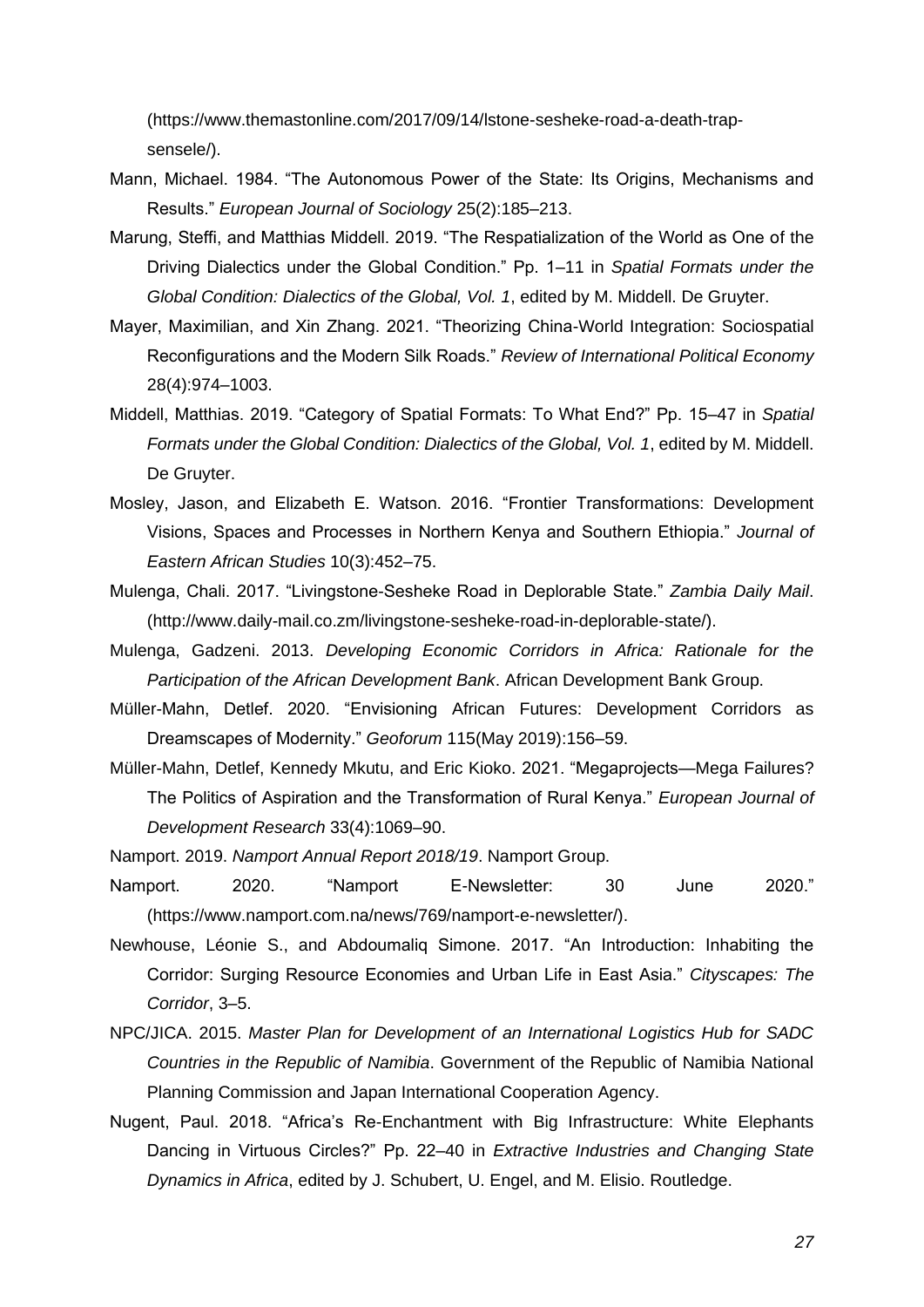- Nugent, Paul. 2022. "When Is a Corridor Just a Road? Understanding Thwarted Ambitions Along the Abidjan-Lagos Corridor." in *Transport Corridors in Africa*, edited by P. Nugent and H. Lamarque. James Currey.
- Nugent, Paul, and Hugh Lamarque. 2022. "Introduction: Transport Corridors in Africa: Synergy, Slippage and Sustainability." Pp. 1–34 in *Transport Corridors in Africa*, edited by H. Lamarque and P. Nugent. James Currey.
- Ojala, Lauri. 2018. *Namibia State of Logistics 2018 Report*. Gesellschaft für International Zusammenarbeit, Walvisbay Corridor Group and Namibian-German Centre for Logistics.
- Pesat, Taná. 2021. "Presentation given at the Webinar on Southern African Development Community (SADC) – Enhancing Economic Collaboration in the New Normal, 8 April 2021." *Transport Events Limited* (https://www.youtube.com/watch?v=uSlo09ETI5Y&list=PLlZDUCwFEHpSBIoV0E9sos\_ Rs4epHJ0EQ&index=2)
- Richardson, Edward. 2020. "Presentation given at the Webinar on Namibia: Cargo and Transhipment Gateway for Hinterland and Landlocked Countries in SADC Region, 11 November 2020." *Transport Events Limited* (https://www.youtube.com/watch?v=KttFBabxME&list=PLlZDUCwFEHpSt64lpES\_8IriBv8uxnrL6&index=5).
- SADC. 1996. *Protocol on Transport, Communications and Meteorology in the Southern African Development Community (SADC) Region*. Southern African Development Community.
- SADC. 2003. *Regional Indicative Strategic Development Plan*. Southern African Development Community.
- SADC. 2012. *Regional Infrastructure Development Master Plan: Transport Sector Plan*. Southern African Development Community.
- SARDC. 2019. *SADC Regional Infrastructure Development: Short Term Action Plan Assessment 2019*. Southern African Development Community and Southern African Research and Documentation Centre.
- Schindler, Seth, and J. Miguel Kanai. 2021. "Getting the Territory Right: Infrastructure-Led Development and the Re-Emergence of Spatial Planning Strategies." *Regional Studies* 55(1):40–51.
- Schoeman, Mark. 2016. *Namibia: Towards a Logistics Hub for Southern Africa*. Occasional papers 236. South African Institute of International Affairs.
- Scholvin, Sören. 2021. "Getting the Territory Wrong: The Dark Side of Development Corridors." *Area Development and Policy* 6(4):441–50.

Schwab, Klaus. 2019. *The Global Competitiveness Report 2019*. World Economic Forum.

Simon, David, and Muriel Samé Ekobo. 2008. "Walvis Bay-Swakopmund: Desert Micro-Region and Aspiring Regional Gateway." Pp. 53–73 in *Afro-regions: The dynamics of crossborder micro-regionalism in Africa*. Nordiska Afrikainstitutet.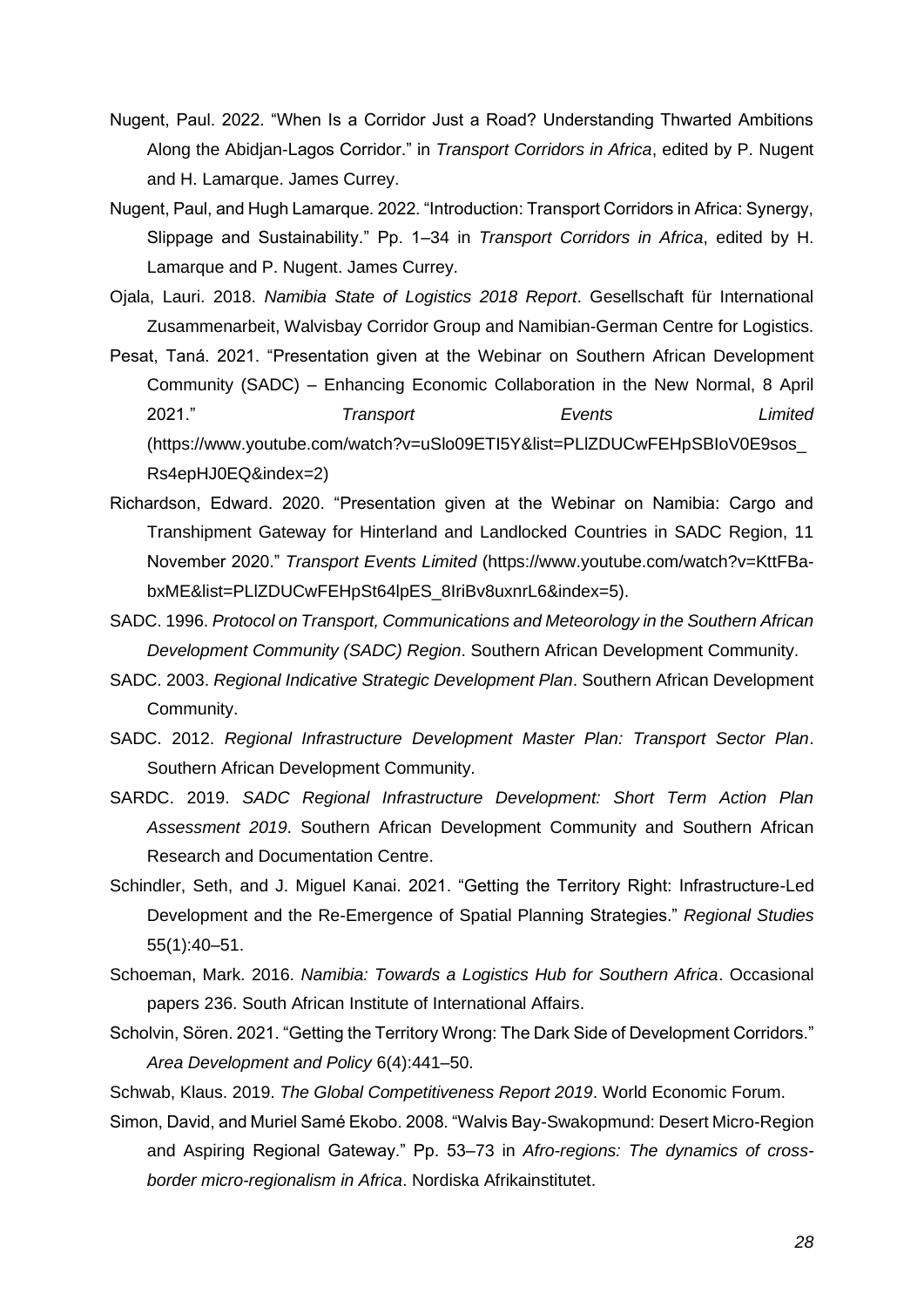- Sloan, Sean, Bastian Bertzky, and William F. Laurance. 2017. "African Development Corridors Intersect Key Protected Areas." *African Journal of Ecology* 55(4):731–37.
- Söderbaum, Fredrik. 2004. "Modes of Regional Governance in Africa: Neoliberalism, Sovereignty Boosting, and Shadow Networks." *Global Governance* 10(4):419–36.

Söderbaum, Fredrik. 2016. *Rethinking Regionalism*. Palgrave.

- Söderbaum, Fredrik, and Ian Taylor. 2003. "Introduction: Understanding the Dynamics of Micro-Regionalism in Southern Africa." Pp. 1–18 in *Regionalism and uneven development in southern Africa: The case of the Maputo Development Corridor*, edited by F. Söderbaum and I. Taylor. Ashgate.
- Söderbaum, Fredrik, and Ian Taylor. 2010. "State, Region and Space in Africa." Pp. 45–70 in *Respacing Africa*, edited by U. Engel and P. Nugent. Brill.
- Taylor, Ian. 2003. "Globalization and Regionalization in Africa: Reactions to Attempts at Neo-Liberal Regionalism." *Review of International Political Economy* 10(2):310–30.
- Taylor, Ian. 2011. "South African 'Imperialism' in a Region Lacking Regionalism: A Critique." *Third World Quarterly* 32(7):1233–53.
- Tjivikua, Mbahupu Hippy. 2020. "Presentation given at the Webinar on Namibia: Cargo and Transhipment Gateway for Hinterland and Landlocked Countries in SADC Region, 11 November 2020." *Transport Events Limited*. (https://www.youtube.com/watch?v=RSTUfAwJS\_E&list=PLlZDUCwFEHpSt64lpES\_8Iri Bv8uxnrL6&index=3).
- Tups, Gideon, and Peter Dannenberg. 2021. "Emptying the Future, Claiming Space: The Southern Agricultural Growth Corridor of Tanzania as a Spatial Imaginary for Strategic Coupling Processes." *Geoforum* 123:23–35.
- UN-OHRLLS. 2020. *Report on Best Practices for Effective Transit Corridor Development and Management*. United Nations Office of the High Representative for the Least Developed Countries, Landlocked Developing Countries and Small Island Developing States.
- Urban Café Radio. 2020. "Walvis Bay Corridor Group Shifts Focus to Value Addition." *Urban Café Radio*. (http://urbancaferadio.com.na/walvis-bay-corridor-group-shifts-focus-tovalue-addition/).
- WBCG. 2020. "WBCG Incorporates Covid-19 Screening in Its Wellness Services Offered." *Walvis Bay Corridor Group*. (http://www.wbcg.com.na/?p=2105).
- WBCG. n.d. "A Guide to the Walvis Bay Corridors: Facilitating Free Flow of Trade to and from the SADC Region." (http://www.wbcg.com.na/wp-content/uploads/2019/01/WBCG-Guide-Dbl-page-spread-Jan2018.pdf).

Wiggill, Tristan. 2016. "Gateway into SADC." *Transport World Africa* 14(4):22–25.

Woolfrey, Sean, and Elke Verhaeghe. 2017. *Understanding the SADC Trade and Transport Agendas: Consolidation and Corridors*. European Centre for Development Policy